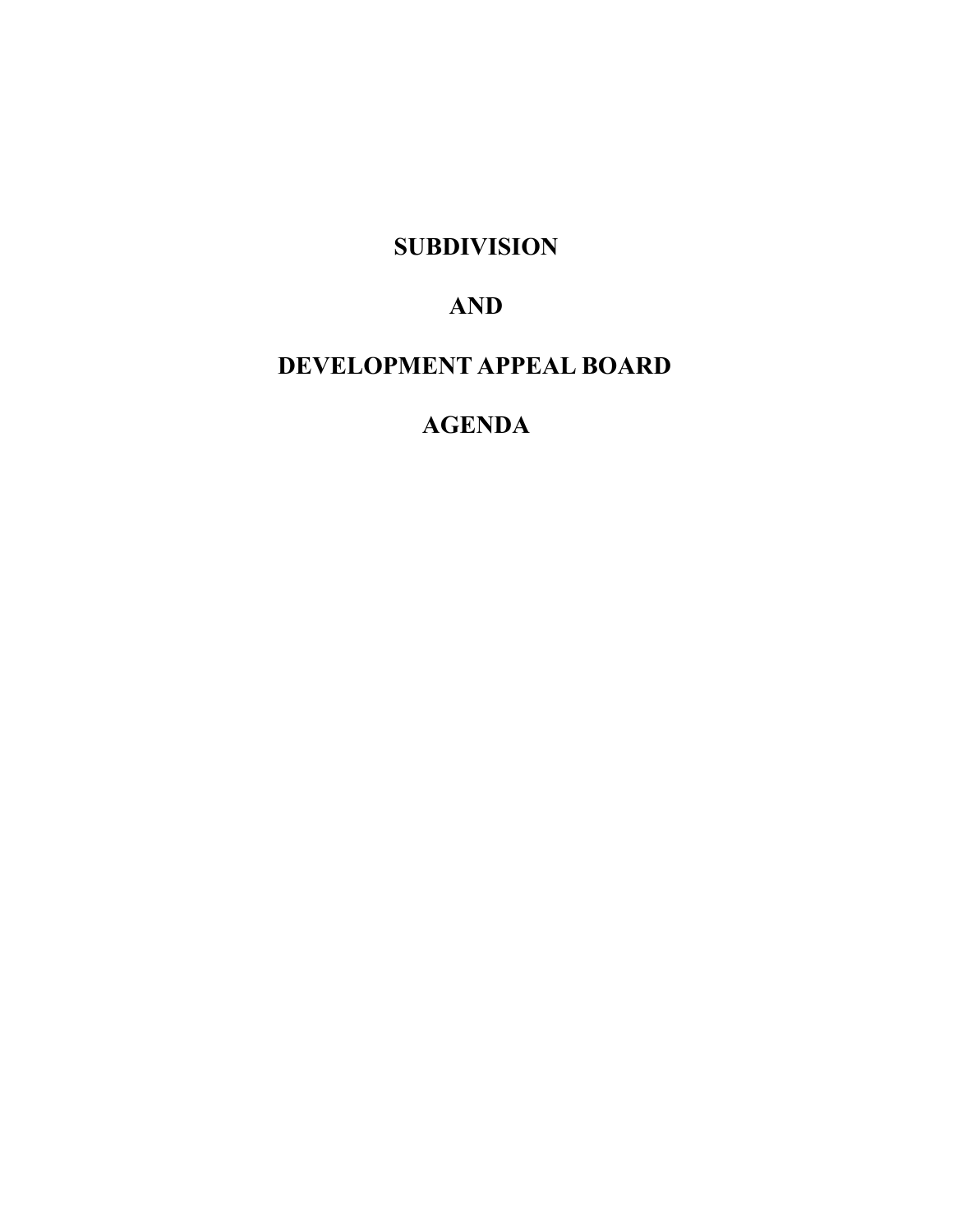| L            | 9:00 A.M.    | SDAB-D-21-186                 |                                                                                                                                                    |
|--------------|--------------|-------------------------------|----------------------------------------------------------------------------------------------------------------------------------------------------|
|              |              | Postponed to January 27, 2022 | Install a Minor Digital Off-Premises Freestanding<br>Sign $(6.10 \text{ m x } 3.05 \text{ m facing E/W})$ (PATTISON<br><b>OUTDOOR ADVERTISING)</b> |
|              |              |                               | 10360 - 111 Street NW                                                                                                                              |
|              |              |                               | Project No.: 406920771-002                                                                                                                         |
| $\mathbf{H}$ | $10:30$ A.M. | SDAB-D-21-187                 |                                                                                                                                                    |
|              |              |                               | Construct exterior alterations to a Semi-detached<br>House (increase main floor height), existing<br>without permits                               |
|              |              |                               | 9503 - 88 Avenue NW, 9503C - 88 Avenue NW<br>Project No.: 404309369-002                                                                            |
| Ш            | 1:30 P.M.    | SDAB-D-21-188                 |                                                                                                                                                    |
|              |              |                               | Construct a 4 Dwelling Multi-unit Housing<br>building with 4 Secondary Suites in the Basement                                                      |
|              |              |                               | 9345 - 151 Street NW                                                                                                                               |
|              |              |                               | Project No.: 402420204-002                                                                                                                         |
|              | <b>NOTE:</b> |                               | Unless otherwise stated, all references to "Section numbers" in this Agenda<br>refer to the authority under the Edmonton Zoning Bylaw 12800.       |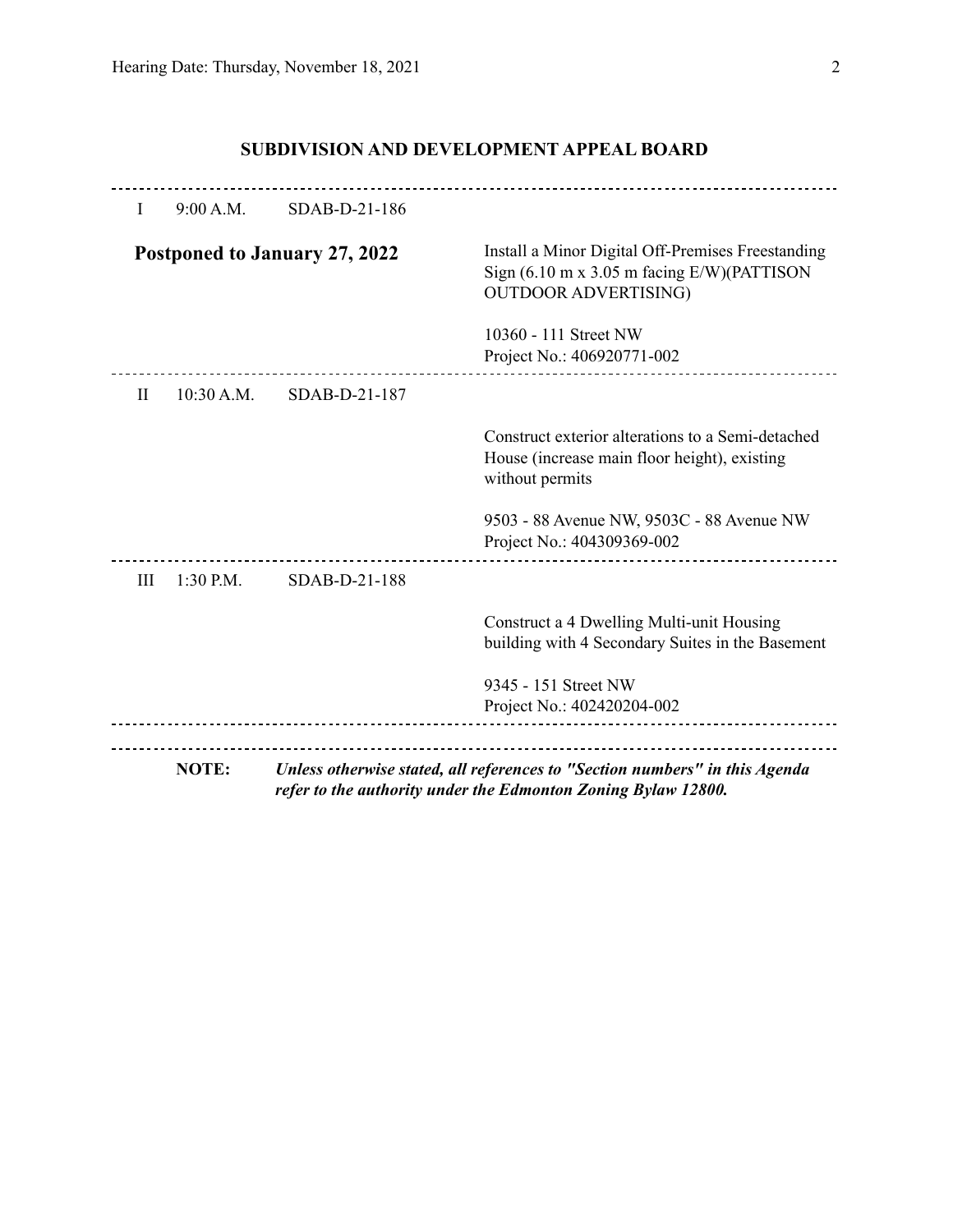# **Postponed to January 27, 2022**

ITEM I: 9:00 A.M. FILE: SDAB-D-21-186

|                                                          | AN APPEAL FROM THE DECISION OF THE DEVELOPMENT OFFICER                                                                  |
|----------------------------------------------------------|-------------------------------------------------------------------------------------------------------------------------|
| <b>APPELLANT:</b>                                        |                                                                                                                         |
| <b>APPLICATION NO.:</b>                                  | 406920771-002                                                                                                           |
| <b>APPLICATION TO:</b>                                   | Install a Minor Digital Off-Premises Freestanding Sign<br>(6.10 m x 3.05 m facing E/W)(PATTISON OUTDOOR<br>ADVERTISING) |
| <b>DECISION OF THE</b><br>DEVELOPMENT AUTHORITY: Refused |                                                                                                                         |
| <b>DECISION DATE:</b>                                    | October 19, 2021                                                                                                        |
| <b>DATE OF APPEAL:</b>                                   | October 25, 2021                                                                                                        |
| <b>MUNICIPAL DESCRIPTION</b><br>OF SUBJECT PROPERTY:     | 10360 - 111 Street NW                                                                                                   |
| <b>LEGAL DESCRIPTION:</b>                                | Plan 1282RS Blk 11 Lot 125A                                                                                             |
| ZONE:                                                    | DC1 - Direct Development Control Provision (Bylaw<br>18099 - Area 2)                                                    |
| <b>OVERLAY:</b>                                          | N/A                                                                                                                     |
| <b>STATUTORY PLAN:</b>                                   | 104 Avenue Corridor Area Redevelopment Plan                                                                             |

### *Grounds for Appeal*

The Appellant provided the following reasons for appealing the decision of the Development Authority:

> As solicitors for the Applicants, we appeal the subject refusal on the following grounds: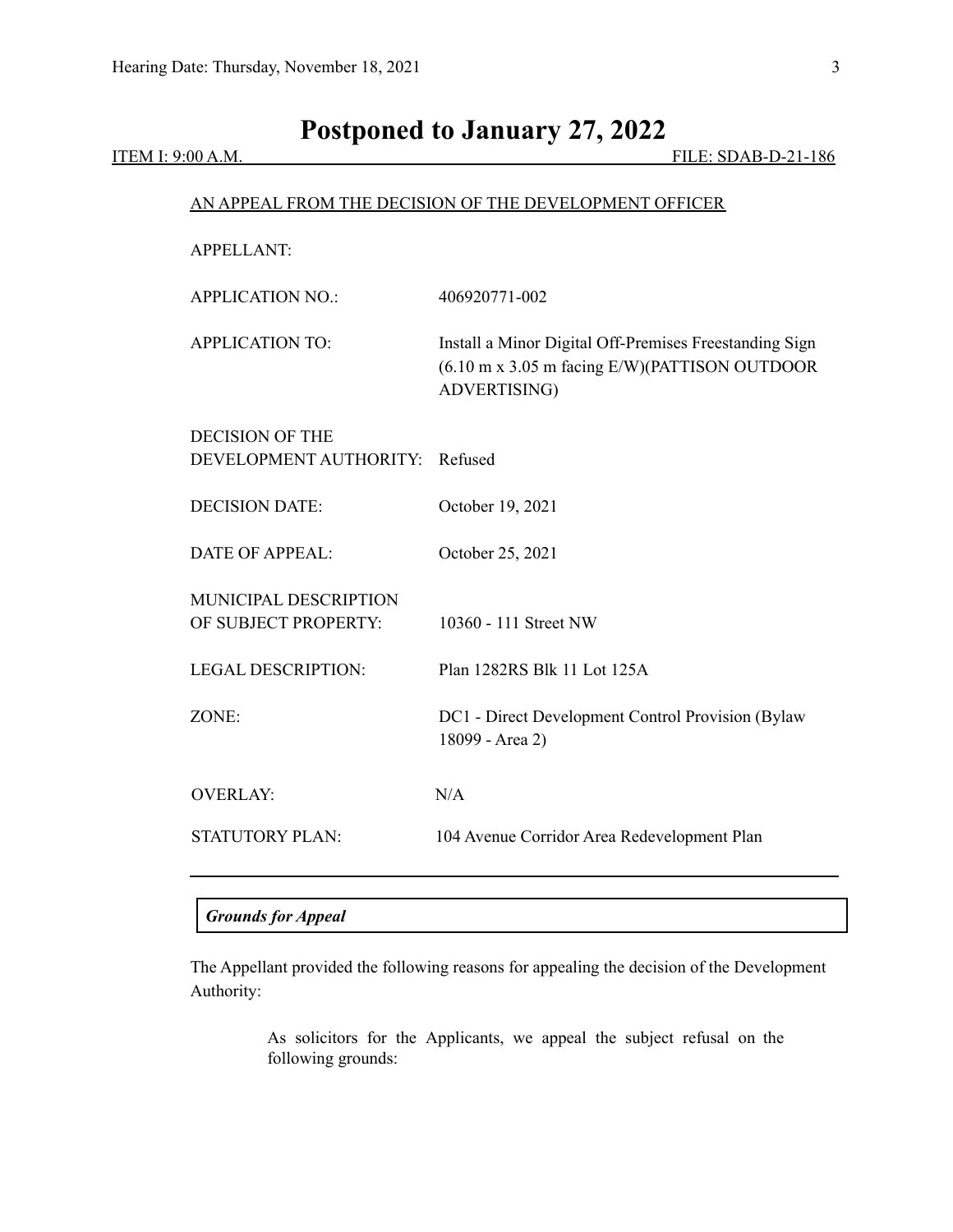Whereas the Development Officer has categorized the Development Permit Application for this Sign as one to install a Minor Digital Off-Premises Freestanding Sign, the Appellants Application was made to leave as-built 1 Minor Digital Off-Premises Sign. The within Application was for a renewal of the Development Permit granted by the Board November 18, 2016 in SDAB-D-16-237.

The within Application was refused for the sole reason that it does not comply with all development regulations of the City of Edmonton Zoning Bylaw contrary to the applicable provisions of that Bylaw.

The subject Sign is located well over 200 metres distant from the Sign at 10304 - 109 Street NW contrary to the information provided by the Development Officer and upon which she based here refusal.

Throughout, the Development Officer has failed to follow the directions of Council.

Such further and other reasons as may be presented at the hearing of this appeal.

#### *General Matters*

#### **Appeal Information:**

The *Municipal Government Act*, RSA 2000, c M-26 states the following:

#### **Grounds for Appeal**

**685(1)** If a development authority

- (a) fails or refuses to issue a development permit to a person,
- (b) issues a development permit subject to conditions, or
- (c) issues an order under section 645,

the person applying for the permit or affected by the order under section 645 may appeal to the subdivision and development appeal board.

...

**(2)** In addition to an applicant under subsection (1), any person affected by an order, decision or development permit made or issued by a development authority may appeal the decision in accordance with subsection  $(2.1)$ .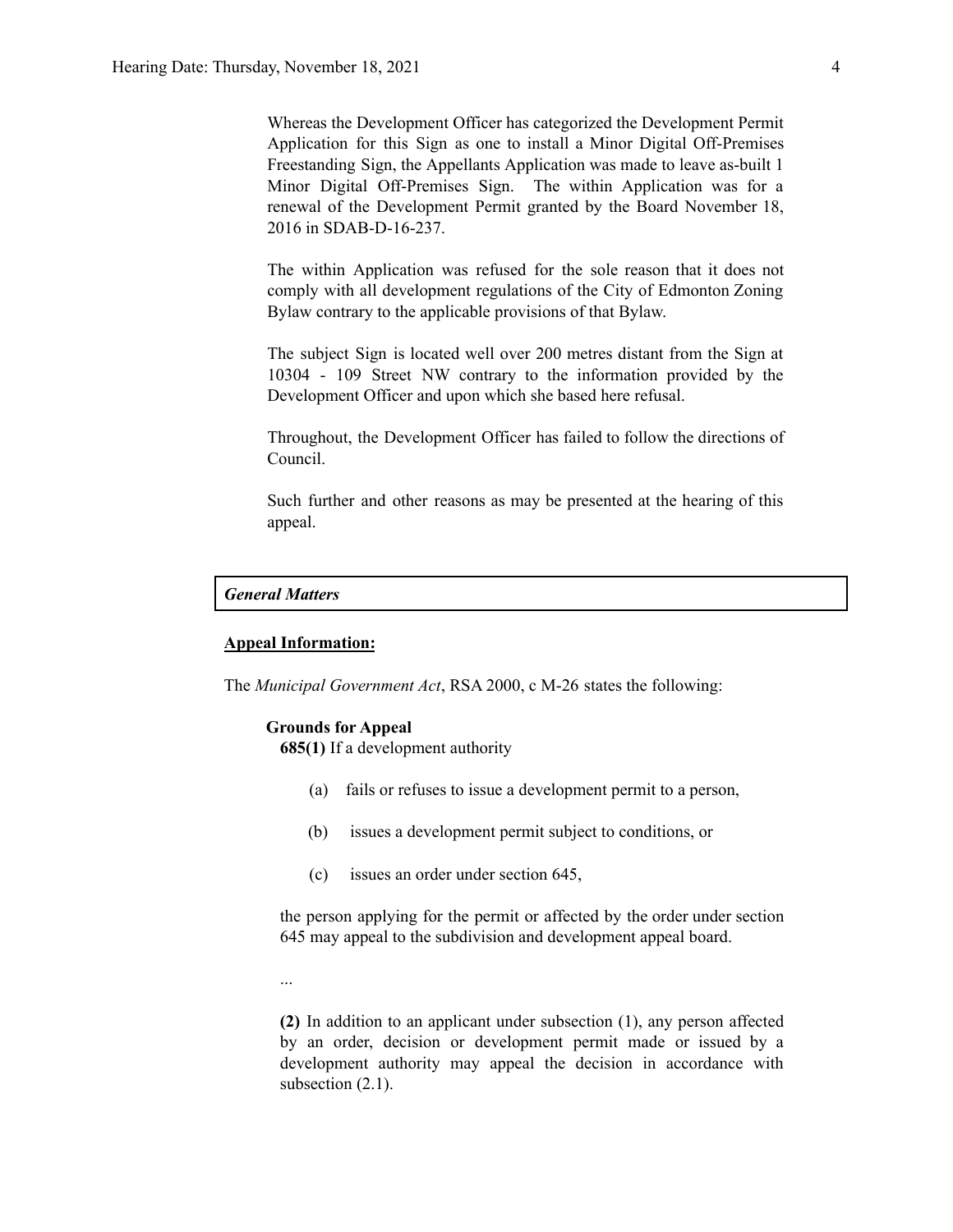#### **Appeals**

**686(1)** A development appeal to a subdivision and development appeal board is commenced by filing a notice of the appeal, containing reasons, with the board,

- (a) in the case of an appeal made by a person referred to in section 685(1)
	- (i) with respect to an application for a development permit,
		- (A) within 21 days after the date on which the written decision is given under section 642, or
		- (B) if no decision is made with respect to the application within the 40-day period, or within any extension of that period under section 684, within 21 days after the date the period or extension expires,
		- or
	- (ii) with respect to an order under section 645, within 21 days after the date on which the order is made, or
- (b) in the case of an appeal made by a person referred to in section 685(2), within 21 days after the date on which the notice of the issuance of the permit was given in accordance with the land use bylaw.

**685(4)** Despite subsections (1), (2) and (3), if a decision with respect to a development permit application in respect of a direct control district

- $(a)$  …
- (b) is made by a development authority, the appeal is limited to whether the development authority followed the directions of council, and if the subdivision and development appeal board finds that the development authority did not follow the directions it may, in accordance with the directions, substitute its decision for the development authority's decision.

#### **General Provisions from the** *DC1 (Area 2 of Bylaw 18099) ("DC1"):*

Under section 16.eeee, **Minor Digital Off-premises Sign** is a **Listed Use** in the **DC1.**

Section 14 states that the **General Purpose** of the **DC1** is: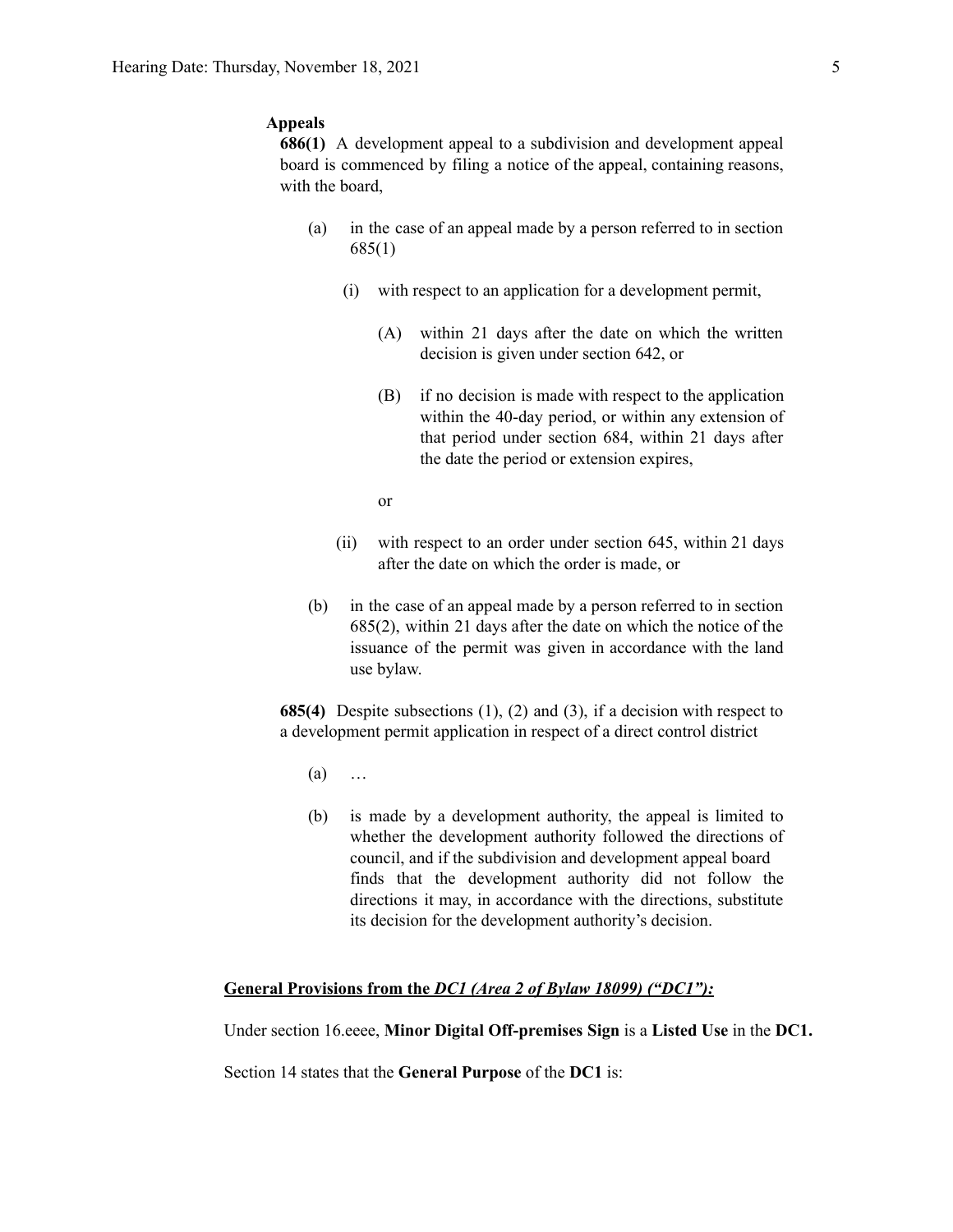To facilitate the development of a pedestrian friendly and transit-supportive area that is characterized by its mix of commercial and residential uses, directing the most intensive development around station areas while creating a sensitive transition to the south.

#### **General Provisions from the** *Edmonton Zoning Bylaw:*

Under section 7.9(6), a **Minor Digital Off-premises Sign** means:

a Freestanding or Fascia Sign that contains Digital Copy, is a Permanent Sign, displays Off-premises Advertising, and does not include moving effects, message transition effects, video images, or animation.

Under section 6.2, a **Freestanding Sign** means:

means a Sign supported independently of a building.



#### *Signage (Area 2 - Charter Bylaw 18099)*

Section 21.j of the DC1 states "Major Digital Signs and Minor Digital Signs shall be permitted, only if affixed to a building."

#### **Development Officer's Determination**

**1. Reference DC1(Area 2) Bylaw 18099 - Section 21(j) - Major Digital Signs and Minor Digital Signs shall be permitted, only if affixed to a building.**

**Proposed: Sign is not affixed to a building contrary to the DC1 Regulation.**

[unedited]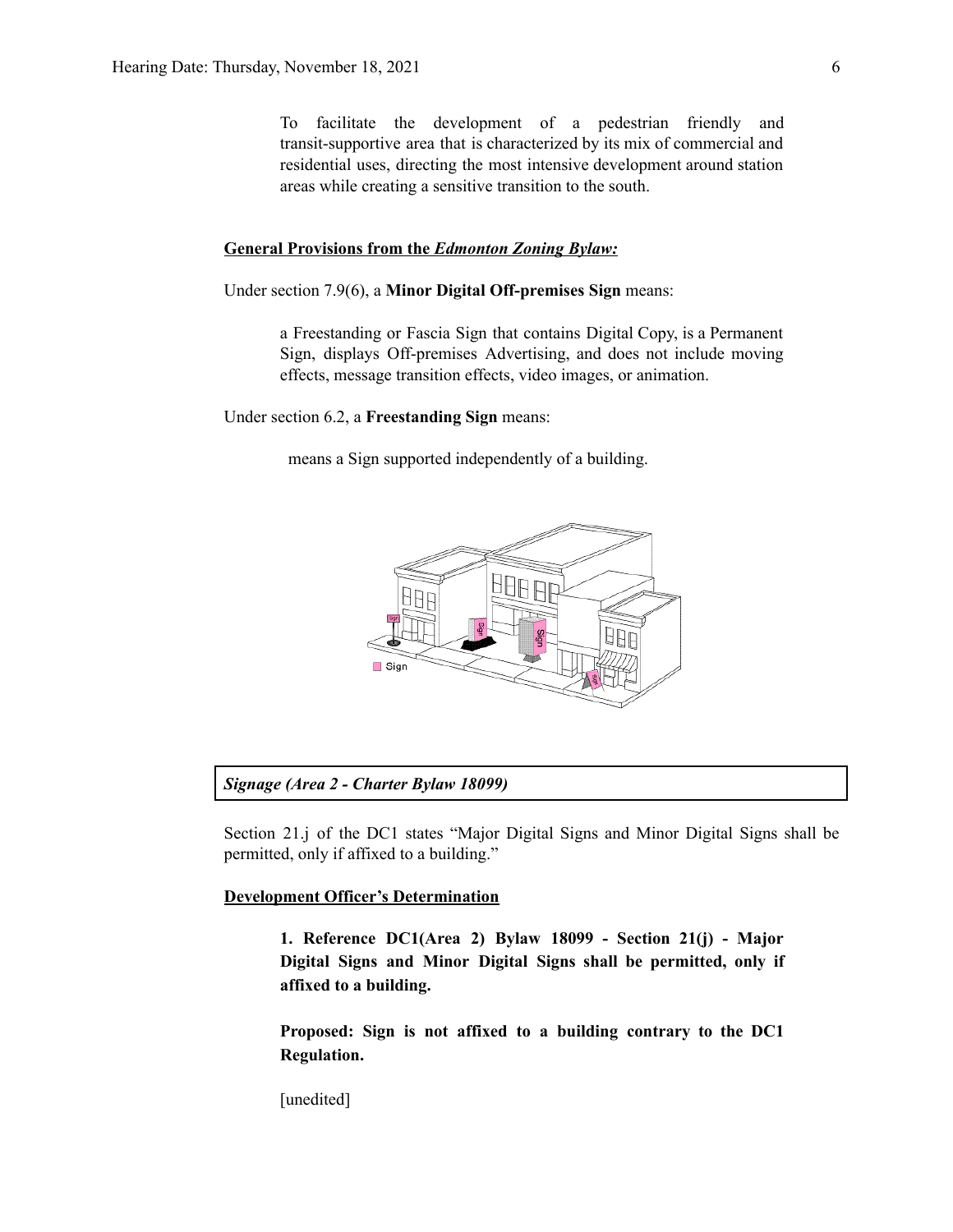#### *Schedule 59F*

Section 21.f of the DC1 states "Signs shall comply with the General Provisions of Section 59 and the regulations found in Schedule 59F of the Zoning Bylaw."

Schedule 59F.3(6)(e) states proposed Sign locations shall be separated from Signs with Digital Copy greater than  $8.0 \text{ m}^2$  or Off-premises Signs as follows:

| Proposed Sign Area        | Minimum separation distance from Signs<br>with Digital Copy greater than 8.0 m2 or<br>Off-premises Signs |
|---------------------------|----------------------------------------------------------------------------------------------------------|
| $20 \text{ m}$ 2 to 40 m2 | $200 \text{ m}$                                                                                          |

The separation shall be applied from the location of the larger Off-premises Sign or Sign with Digital Copy.

#### **Development Officer's Determination**

**2. Section 59F.3(6)(e) - proposed Sign locations shall be separated from Signs with Digital Copy greater than 20.0 m2 by 200 m. The separation shall be applied from the location of the larger Off-premises Sign or Sign with Digital Copy.**

**Area of Existing PATTISON Sign (DP 408363438-002): 32.68 m2 Location: 10304 - 109 STREET NW Required Separation Distance: 200 m Proposed Separation Distance: 125 m Deficient by: 75 m**

[unedited]

...

Schedule 59F.3(6)(j) states "proposed Signs with an Area greater than  $8.0 \text{ m}^2$  shall not be located within any Setback."

Section 17.t of the DC1 states "Building setbacks shall be as follows:

i. a minimum 3.0 m and maximum 4.5 m from property lines Abutting a public roadway, other than a Lane.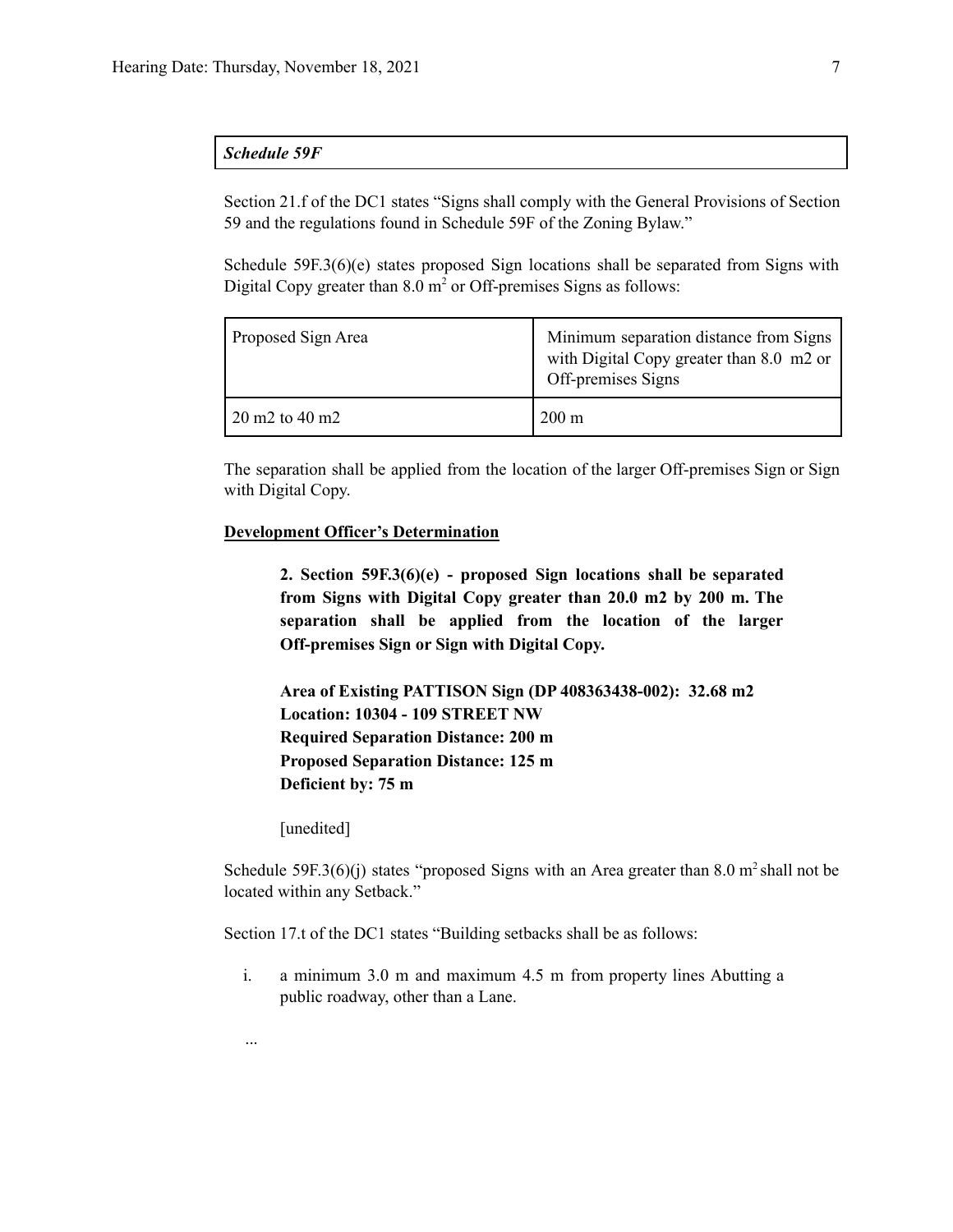#### **Development Officer's Determination**

**3. Section 59F.3(6)(j) - proposed Signs with an Area greater than 8.0 m2 shall not be located within any Setback; (a minimum 3.0 m and maximum 4.5 m from property lines Abutting a public roadway, other than a Lane.)**

**PROPOSED: 2.59 m From East property line Deficient by: 0.41 m**

**PROPOSED: 2.16 m From SouthEast property line Deficient by: 0.84 m**

[unedited]

*Previous Subdivision and Development Appeal Board Decision*

| <b>Application Number</b> | <b>Description</b>         | <b>Decision</b>              |
|---------------------------|----------------------------|------------------------------|
| SDAB-D-16-237             | Install (1) Freestanding   | November 18, $2016$ ;<br>The |
|                           | Minor Digital Off-premises | appeal is ALLOWED and the    |
|                           | Sign $(6.1$ metres by 3    | decision of the Development  |
|                           | metres facing east / west) | Authority is REVOKED. The    |
|                           |                            | development is GRANTED as    |
|                           |                            | applied for to<br>the        |
|                           |                            | Development Authority,       |
|                           |                            | subject to CONDITIONS.       |

#### Notice to Applicant/Appellant

 $\mathcal{L}_\text{max} = \frac{1}{2} \sum_{i=1}^n \mathcal{L}_\text{max} = \frac{1}{2} \sum_{i=1}^n \mathcal{L}_\text{max} = \frac{1}{2} \sum_{i=1}^n \mathcal{L}_\text{max} = \frac{1}{2} \sum_{i=1}^n \mathcal{L}_\text{max} = \frac{1}{2} \sum_{i=1}^n \mathcal{L}_\text{max} = \frac{1}{2} \sum_{i=1}^n \mathcal{L}_\text{max} = \frac{1}{2} \sum_{i=1}^n \mathcal{L}_\text{max} = \frac{1}{2} \sum_{i=$ 

Provincial legislation requires that the Subdivision and Development Appeal Board issue its official decision in writing within fifteen days of the conclusion of the hearing.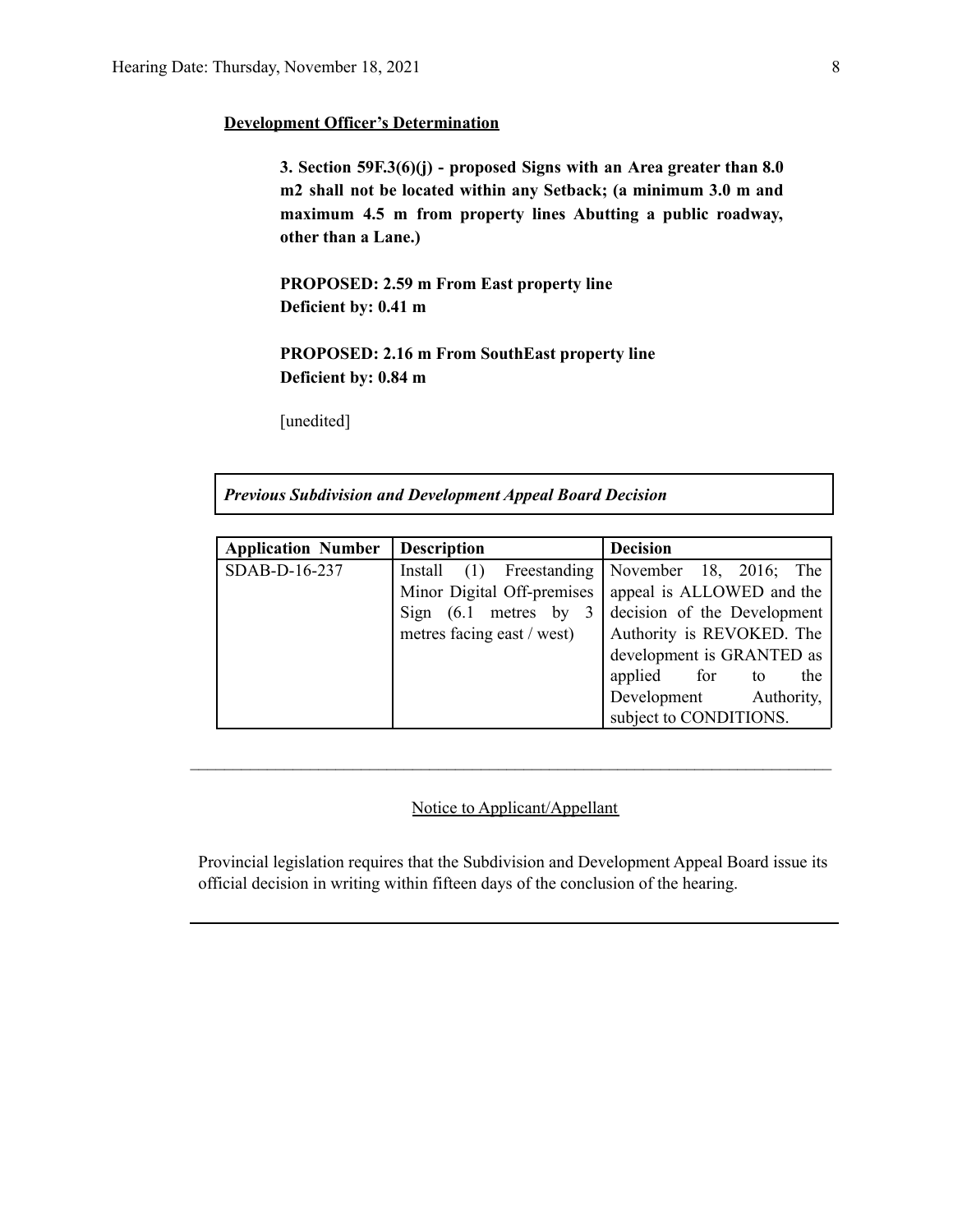|                                                                                                 |                                   | Project Number: 406920771-002<br><b>Application Date:</b><br>AUG 30, 2021<br>Printed:<br>October 19, 2021 at 8:26 AM |  |  |  |  |  |
|-------------------------------------------------------------------------------------------------|-----------------------------------|----------------------------------------------------------------------------------------------------------------------|--|--|--|--|--|
| <b>Edmonton</b>                                                                                 | <b>Application for</b>            | Page:<br>1 of 2                                                                                                      |  |  |  |  |  |
|                                                                                                 | <b>Sign Permit</b>                |                                                                                                                      |  |  |  |  |  |
| This document is a Development Permit Decision for the development application described below. |                                   |                                                                                                                      |  |  |  |  |  |
| <b>Applicant</b>                                                                                |                                   | Property Address(es) and Legal Description(s)<br>10360 - 111 STREET NW                                               |  |  |  |  |  |
|                                                                                                 |                                   | Plan 1282RS Blk 11 Lot 125A                                                                                          |  |  |  |  |  |
|                                                                                                 |                                   |                                                                                                                      |  |  |  |  |  |
|                                                                                                 |                                   |                                                                                                                      |  |  |  |  |  |
|                                                                                                 |                                   |                                                                                                                      |  |  |  |  |  |
| <b>Scope of Application</b>                                                                     |                                   | To install a Minor Digital Off-Premises Freestanding Sign (6.10 m x 3.05 m facing E/W)(PATTISON OUTDOOR ADVERTISING) |  |  |  |  |  |
| <b>Permit Details</b>                                                                           |                                   |                                                                                                                      |  |  |  |  |  |
|                                                                                                 |                                   |                                                                                                                      |  |  |  |  |  |
| ASA Sticker No./Name of Engineer:<br>Construction Value: 100000                                 | Class of Permit:<br>Expiry Date:  |                                                                                                                      |  |  |  |  |  |
|                                                                                                 |                                   |                                                                                                                      |  |  |  |  |  |
| Fascia Off-premises Sign: 0                                                                     | Freestanding Off-premises Sign: 0 |                                                                                                                      |  |  |  |  |  |
| Fascia On-premises Sign: 0                                                                      | Freestanding On-premises Sign: 0  |                                                                                                                      |  |  |  |  |  |
| Roof Off-premises Sign: 0                                                                       | Projecting Off-premises Sign: 0   |                                                                                                                      |  |  |  |  |  |
| Roof On-premises Sign: 0                                                                        | Projecting On-premises Sign: 0    | Replacement Panel on Existing Sign: 0                                                                                |  |  |  |  |  |
| Minor Digital On-premises Sign: 0<br>Minor Digital Off-premises Sign: 2                         | Comprehensive Sign Design: 0      |                                                                                                                      |  |  |  |  |  |
| Minor Digital On/Off-premises Sign: 0                                                           | Major Digital Sign: 0             |                                                                                                                      |  |  |  |  |  |
| <b>Development Application Decision</b>                                                         |                                   |                                                                                                                      |  |  |  |  |  |
| Refused                                                                                         |                                   |                                                                                                                      |  |  |  |  |  |
| Issue Date: Oct 19, 2021 Development Authority: MERCIER, KELSEY                                 |                                   |                                                                                                                      |  |  |  |  |  |
|                                                                                                 |                                   |                                                                                                                      |  |  |  |  |  |
|                                                                                                 |                                   |                                                                                                                      |  |  |  |  |  |
|                                                                                                 |                                   |                                                                                                                      |  |  |  |  |  |
|                                                                                                 |                                   |                                                                                                                      |  |  |  |  |  |
|                                                                                                 |                                   |                                                                                                                      |  |  |  |  |  |
|                                                                                                 |                                   |                                                                                                                      |  |  |  |  |  |
|                                                                                                 |                                   |                                                                                                                      |  |  |  |  |  |
|                                                                                                 |                                   |                                                                                                                      |  |  |  |  |  |
|                                                                                                 |                                   |                                                                                                                      |  |  |  |  |  |
|                                                                                                 |                                   |                                                                                                                      |  |  |  |  |  |
|                                                                                                 |                                   |                                                                                                                      |  |  |  |  |  |
|                                                                                                 |                                   |                                                                                                                      |  |  |  |  |  |
|                                                                                                 |                                   |                                                                                                                      |  |  |  |  |  |
|                                                                                                 |                                   |                                                                                                                      |  |  |  |  |  |
|                                                                                                 |                                   |                                                                                                                      |  |  |  |  |  |
|                                                                                                 |                                   |                                                                                                                      |  |  |  |  |  |
|                                                                                                 | <b>THIS IS NOT A PERMIT</b>       |                                                                                                                      |  |  |  |  |  |
|                                                                                                 |                                   |                                                                                                                      |  |  |  |  |  |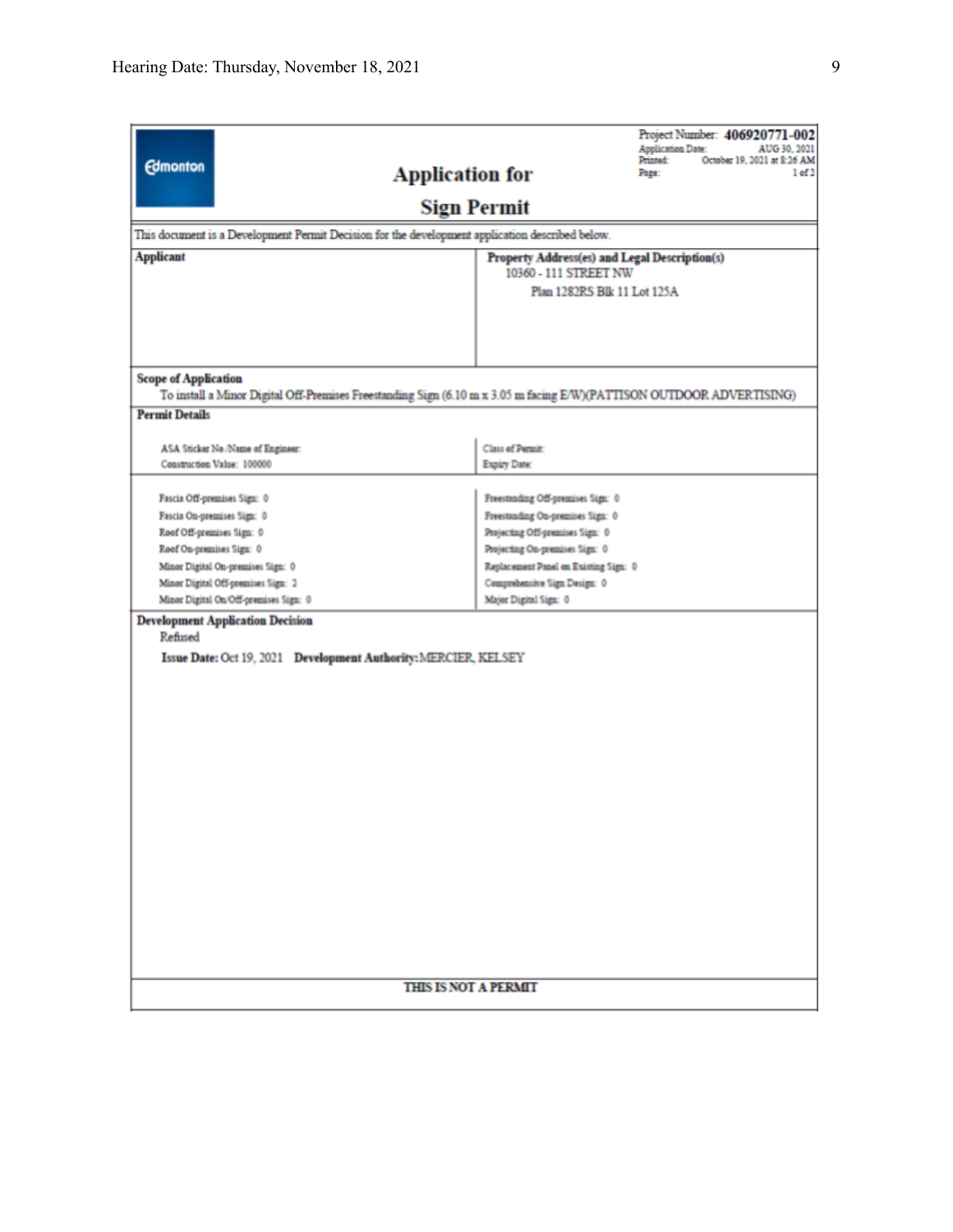|                                                  |                                                                                                                                                                                                    |                                 |                                  |                                                                                                              | Project Number: 406920771-002<br><b>Application Date:</b><br>AUG 30, 2021                                                          |
|--------------------------------------------------|----------------------------------------------------------------------------------------------------------------------------------------------------------------------------------------------------|---------------------------------|----------------------------------|--------------------------------------------------------------------------------------------------------------|------------------------------------------------------------------------------------------------------------------------------------|
| <b>Edmonton</b>                                  |                                                                                                                                                                                                    |                                 | <b>Application for</b>           |                                                                                                              | October 19, 2021 at 8:26 AM<br>Printed:<br>$2$ of $2$<br>Page:                                                                     |
|                                                  |                                                                                                                                                                                                    |                                 | <b>Sign Permit</b>               |                                                                                                              |                                                                                                                                    |
| <b>Reason for Refusal</b>                        | affixed to a building.                                                                                                                                                                             |                                 |                                  |                                                                                                              | 1. Reference DC1(Area 2) Bylaw 18099 - Section 21(j) - Major Digital Signs and Minor Digital Signs shall be permitted, only if     |
|                                                  | Proposed: Sign is not affixed to a building contrary to the DC1 Regulation.                                                                                                                        |                                 |                                  |                                                                                                              |                                                                                                                                    |
|                                                  |                                                                                                                                                                                                    |                                 |                                  | The separation shall be applied from the location of the larger Off-premises Sign or Sign with Digital Copy. | 2. Section 59F.3(6)(e) - proposed Sign locations shall be separated from Signs with Digital Copy greater than 20.0 m2 by 200 m.    |
|                                                  | Area of Existing PATTISON Sign (DP 408363438-002): 32.68 m2<br>Location: 10304 - 109 STREET NW<br>Required Separation Distance: 200 m<br>Proposed Separation Distance: 125 m<br>Deficient by: 75 m |                                 |                                  |                                                                                                              |                                                                                                                                    |
|                                                  |                                                                                                                                                                                                    |                                 |                                  | and maximum 4.5 m from property lines Abutting a public roadway, other than a Lane.)                         | 3. Section 59F.3(6)(j) - proposed Signs with an Area greater than 8.0 m2 shall not be located within any Setback; (a minimum 3.0 m |
|                                                  | PROPOSED: 2.59 m From East property line<br>Deficient by: 0.41 m                                                                                                                                   |                                 |                                  |                                                                                                              |                                                                                                                                    |
|                                                  | PROPOSED: 2.16 m From SouthEast property line<br>Deficient by: 0.84 m                                                                                                                              |                                 |                                  |                                                                                                              |                                                                                                                                    |
| <b>Rights of Appeal</b>                          | AFTER THE date ON which THE decision IS made AS outlined IN Chapter M-26,<br>SECTION 683 THROUGH 689 OF THE Municipal Government Act.                                                              |                                 |                                  |                                                                                                              | THE Applicant has THE RIGHT OF appeal TO THE Subdivision AND Development Appeal Board (SDAB) WITHIN 21 days                        |
| Fees                                             |                                                                                                                                                                                                    |                                 |                                  |                                                                                                              |                                                                                                                                    |
|                                                  | Sign Development Application Fee -                                                                                                                                                                 | <b>Fee Amount</b><br>\$1,800.00 | <b>Amount Paid</b><br>\$1,800.00 | Receipt#<br>14411000750J001                                                                                  | <b>Date Paid</b><br>Aug 30, 2021                                                                                                   |
| <b>Digital Signs</b><br><b>Total GST Amount:</b> |                                                                                                                                                                                                    | \$0.00                          |                                  |                                                                                                              |                                                                                                                                    |
| <b>Totals for Permit:</b>                        |                                                                                                                                                                                                    | \$1,800.00                      | \$1,800.00                       |                                                                                                              |                                                                                                                                    |
|                                                  |                                                                                                                                                                                                    |                                 |                                  |                                                                                                              |                                                                                                                                    |
|                                                  |                                                                                                                                                                                                    |                                 | THIS IS NOT A PERMIT             |                                                                                                              |                                                                                                                                    |
|                                                  |                                                                                                                                                                                                    |                                 |                                  |                                                                                                              |                                                                                                                                    |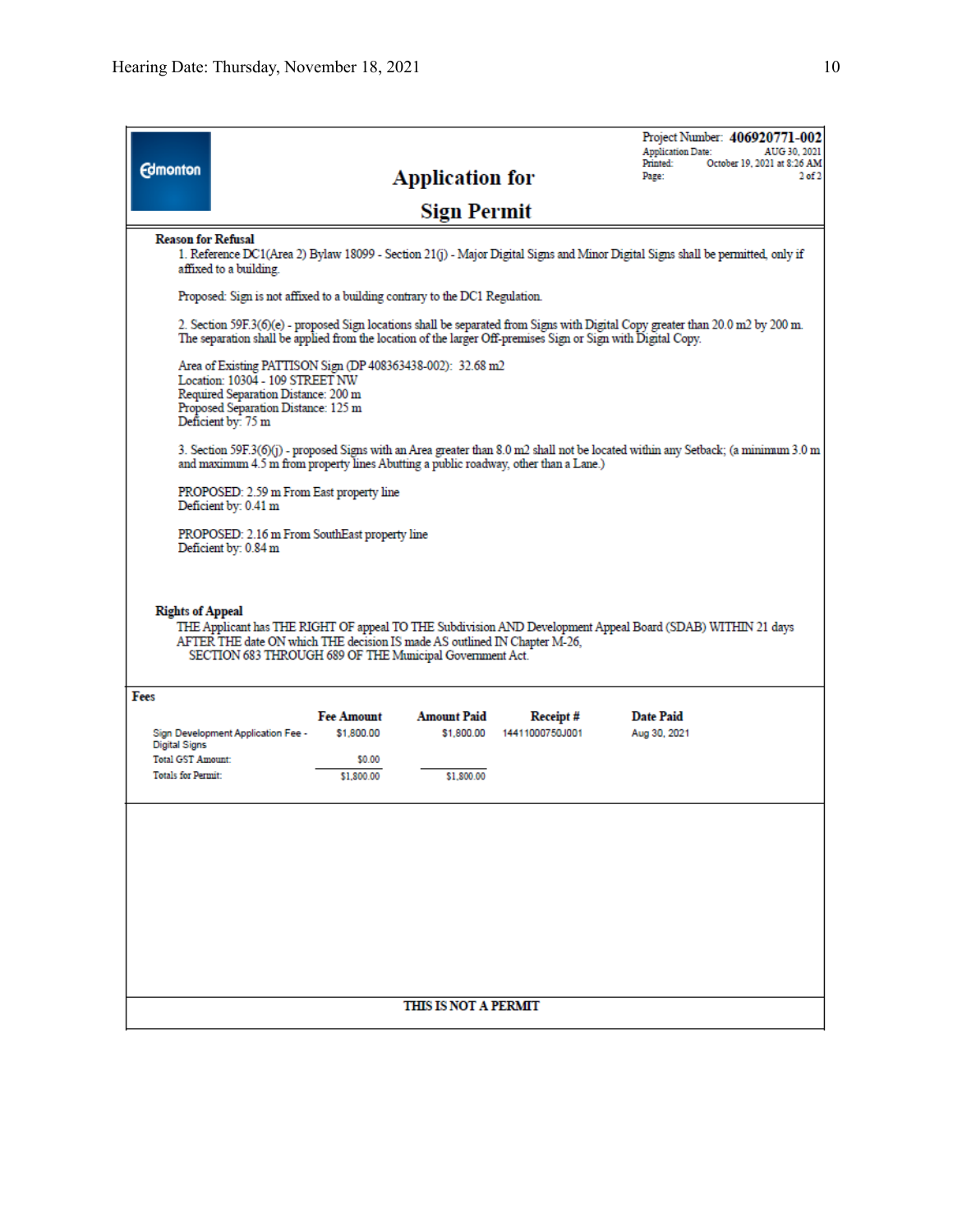

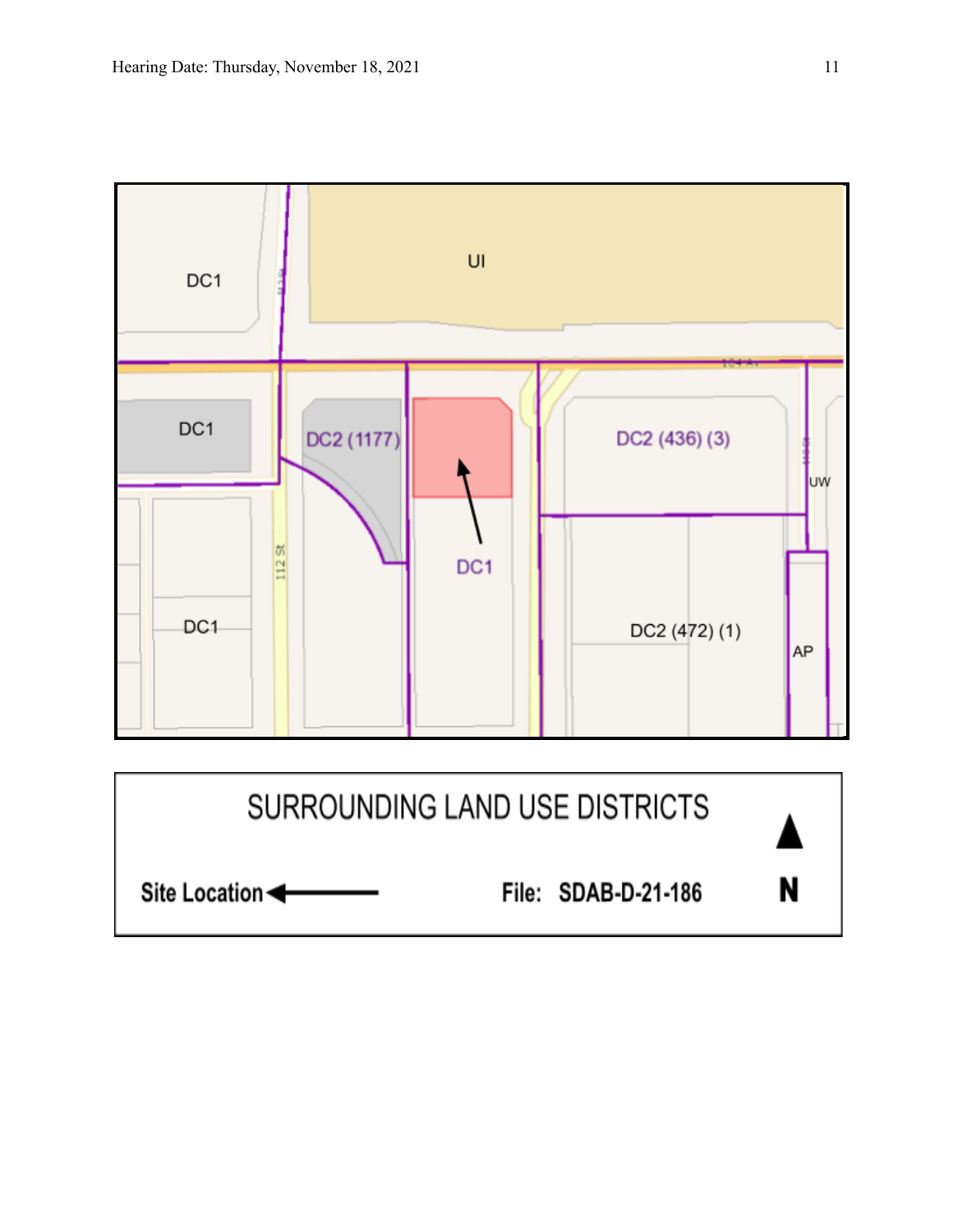#### ITEM II: 10:30 A.M. FILE: SDAB-D-21-187

# AN APPEAL FROM THE DECISION OF THE DEVELOPMENT OFFICER APPELLANT: APPLICATION NO.: 404309369-002 APPLICATION TO: Construct exterior alterations to a Semi-detached House (increase main floor height), existing without permits DECISION OF THE DEVELOPMENT AUTHORITY: Refused DECISION DATE: October 21, 2021 DATE OF APPEAL: October 21, 2021 MUNICIPAL DESCRIPTION OF SUBJECT PROPERTY: 9503 - 88 Avenue NW, 9503C - 88 Avenue NW LEGAL DESCRIPTION: Plan 3737AI Blk 3 Lot 1, Condo Common Area (Plan 2121838) ZONE: (RF3) Small Scale Infill Development Zone OVERLAY: Mature Neighbourhood Overlay STATUTORY PLAN: N/A

## *Grounds for Appeal*

The Appellant provided the following reasons for appealing the decision of the Development Authority:

Development officer has no authority to vary maximum height.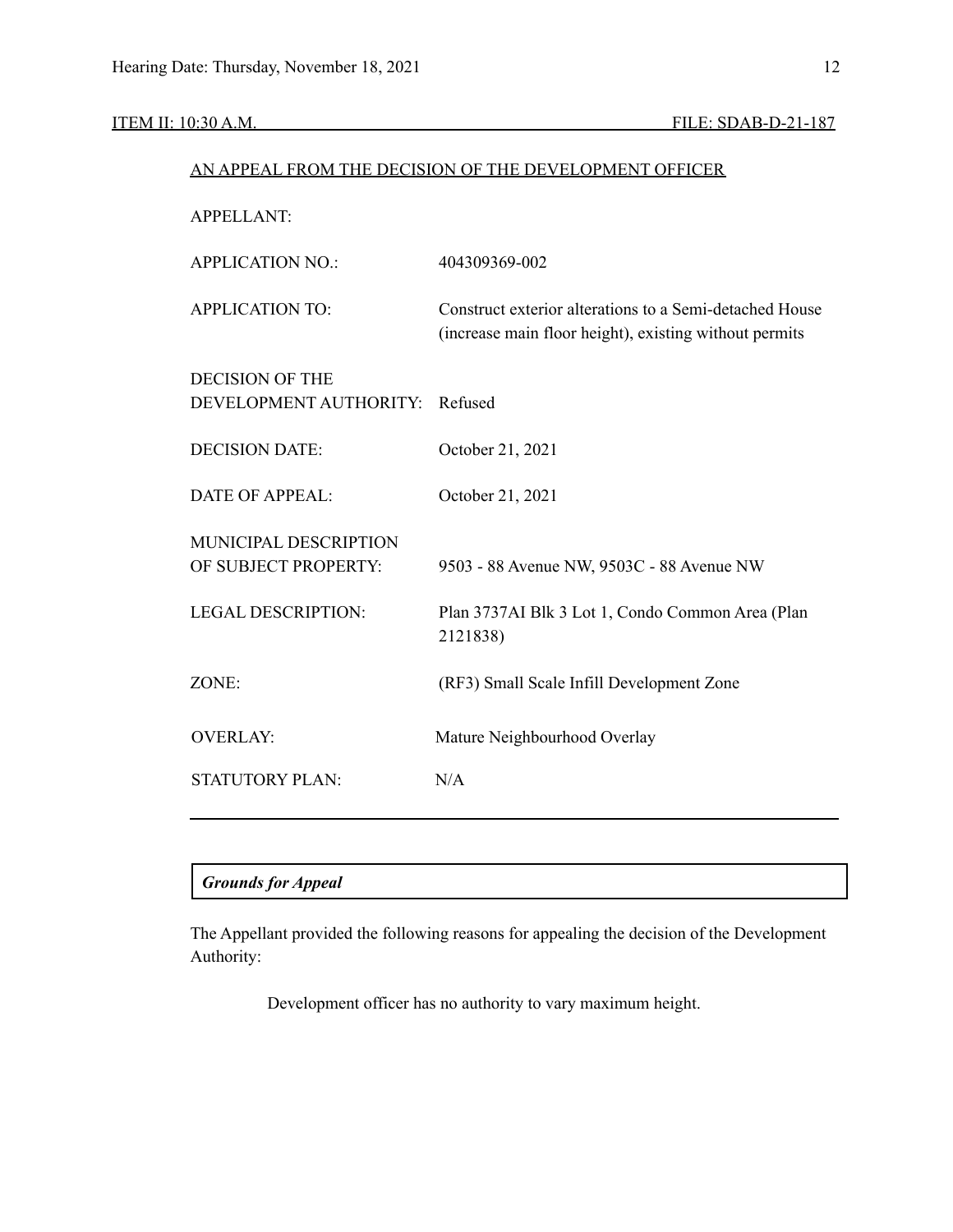#### *General Matters*

#### **Appeal Information:**

The *Municipal Government Act*, RSA 2000, c M-26 states the following:

#### **Grounds for Appeal**

**685(1)** If a development authority

- (a) fails or refuses to issue a development permit to a person,
- (b) issues a development permit subject to conditions, or
- (c) issues an order under section 645,

the person applying for the permit or affected by the order under section 645 may appeal to the subdivision and development appeal board.

...

**(2)** In addition to an applicant under subsection (1), any person affected by an order, decision or development permit made or issued by a development authority may appeal the decision in accordance with subsection  $(2.1)$ .

#### **Appeals**

**686(1)** A development appeal to a subdivision and development appeal board is commenced by filing a notice of the appeal, containing reasons, with the board,

- (a) in the case of an appeal made by a person referred to in section 685(1)
	- (i) with respect to an application for a development permit,
		- (A) within 21 days after the date on which the written decision is given under section 642, or
		- (B) if no decision is made with respect to the application within the 40-day period, or within any extension of that period under section 684, within 21 days after the date the period or extension expires,

or

(ii) with respect to an order under section 645, within 21 days after the date on which the order is made, or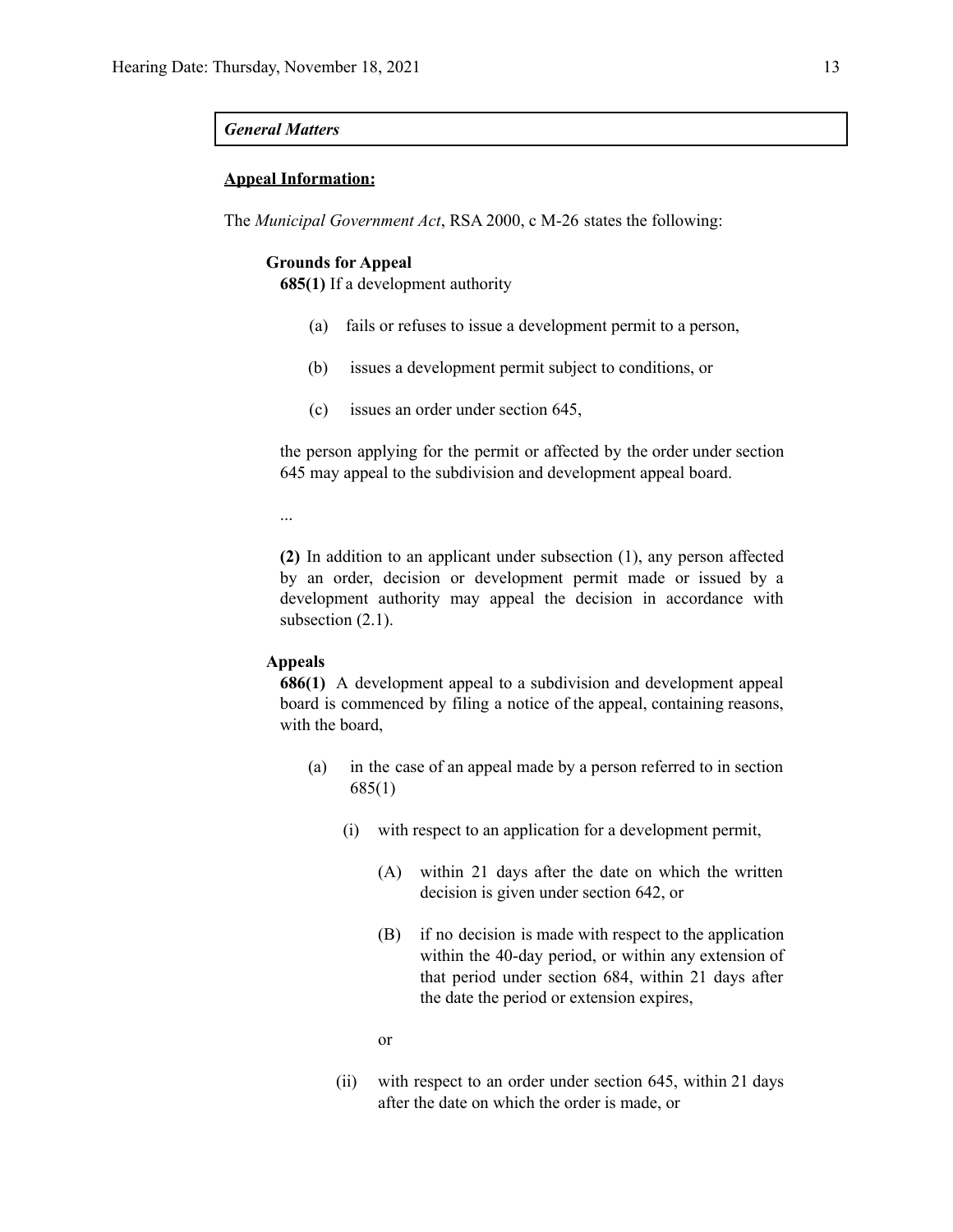(b) in the case of an appeal made by a person referred to in section 685(2), within 21 days after the date on which the notice of the issuance of the permit was given in accordance with the land use bylaw.

#### **Hearing and Decision**

**687(3)** In determining an appeal, the board hearing the appeal referred to in subsection (1)

…

- (a.1) must comply with the land use policies;
- (a.2) subject to section 638, must comply with any applicable statutory plans;
- (a.3) subject to clause (a.4) and (d), must comply with any land use bylaw in effect;
- (a.4) must comply with the applicable requirements of the regulations under the *Gaming, Liquor and Cannabis Act* respecting the location of premises described in a cannabis licence and distances between those premises and other premises;
	- …
	- (c) may confirm, revoke or vary the order, decision or development permit or any condition attached to any of them or make or substitute an order, decision or permit of its own;
	- (d) may make an order or decision or issue or confirm the issue of a development permit even though the proposed development does not comply with the land use bylaw if, in its opinion,
		- (i) the proposed development would not
			- (A) unduly interfere with the amenities of the neighbourhood, or
			- (B) materially interfere with or affect the use, enjoyment or value of neighbouring parcels of land,

and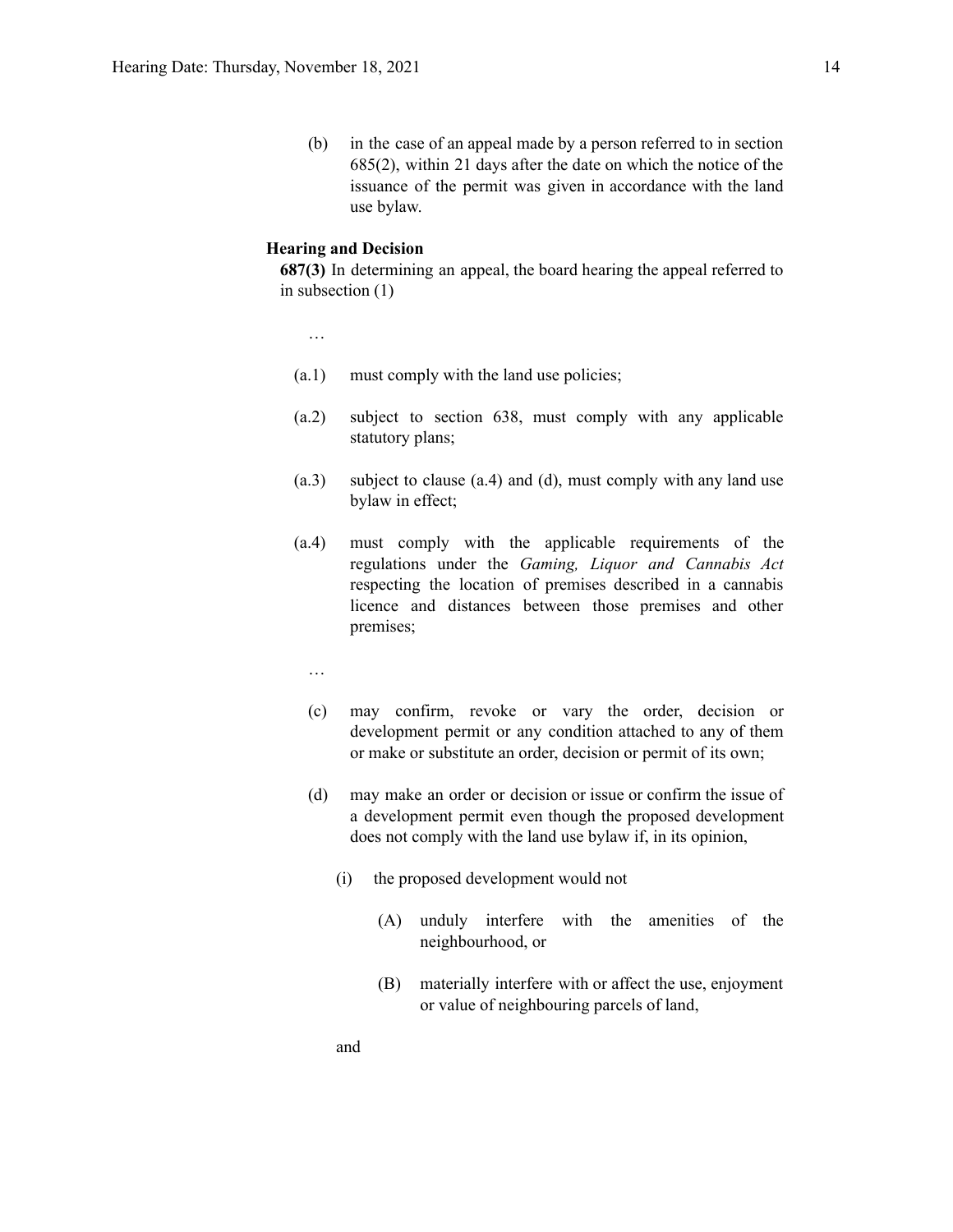(ii) the proposed development conforms with the use prescribed for that land or building in the land use bylaw.

#### **General Provisions from the** *Edmonton Zoning Bylaw:*

Under section 140.2(7), **Semi-detached Housing** is a **Permitted Use** in the **(RF3) Small Scale Infill Development Zone**.

Under section 7.2(7), **Semi-detached Housing** means:

development consisting of a building that contains two principal Dwellings joined in whole or in part at the side or rear with neither of those Dwellings being placed over another in whole or in part. Each principal Dwelling has separate, individual, and direct access to ground level. This Use does not include Duplex Housing.

Section 140.1 states that the **General Purpose** of the **(RF3) Small Scale Infill Development Zone** is "to provide for a mix of small scale housing."

Section 814.1 states that the **General Purpose** of the **Mature Neighbourhood Overlay** is:

to regulate residential development in Edmonton's mature residential neighbourhoods, while responding to the context of surrounding development, maintaining the pedestrian-oriented design of the streetscape, and to provide an opportunity for consultation by gathering input from affected parties on the impact of a proposed variance to the Overlay regulations.

#### *Height*

Section 814.3(5) states "The maximum Height shall not exceed 10.0 m in the RF5 Zone and 8.9 m in all other Zones."

Under section 6.1, **Height** means "a vertical distance between two points."

#### **Development Officer's Determination**

**1. Midpoint Height - The house shall not exceed a Height of 8.9m (Section 814.3.5). Maximum: 8.9m Proposed: 9.5m Exceeds by: 0.6m**

[unedited]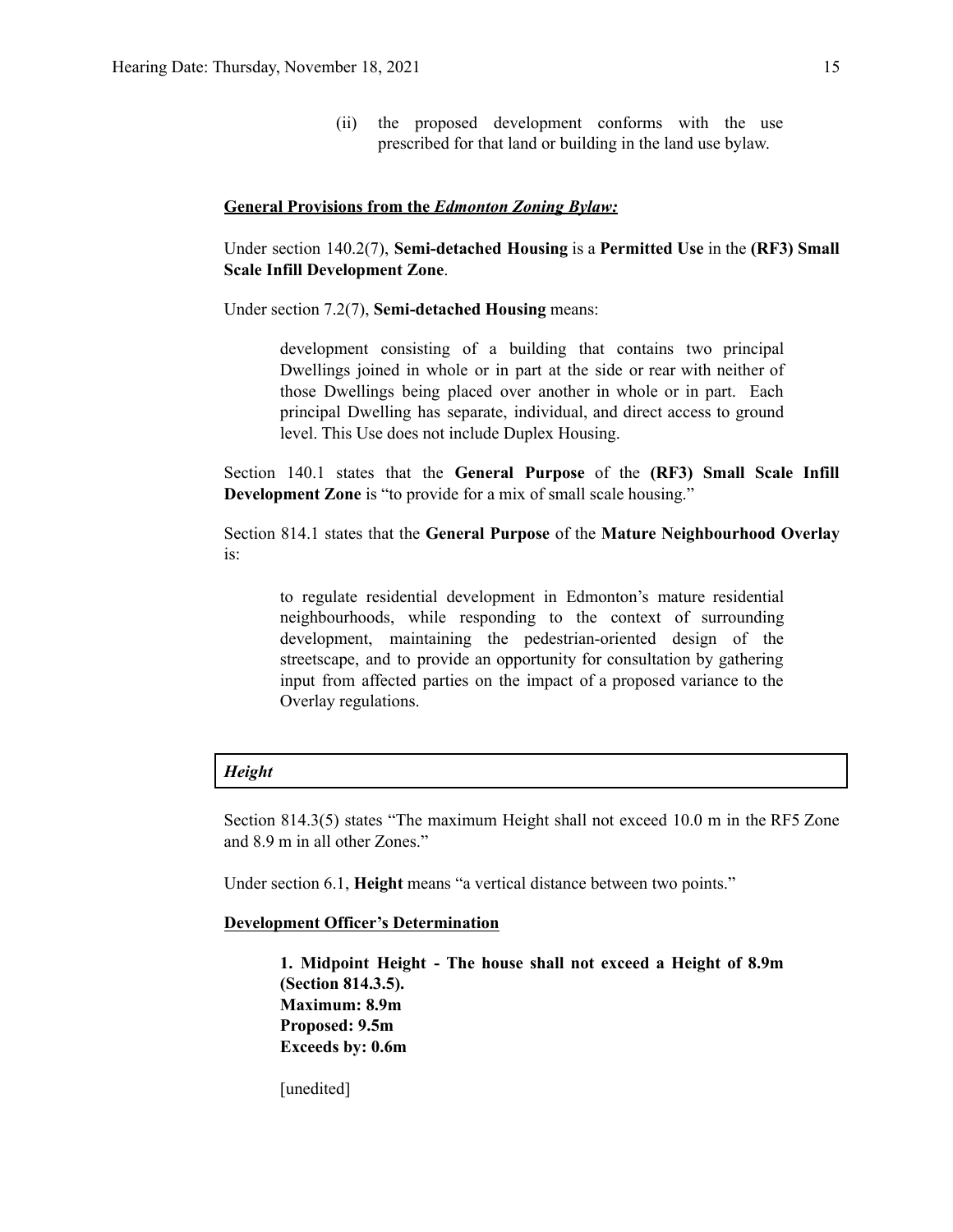#### *Height and Grade*

Section 52.1(b) states:

For the flat roof type, Height shall be determined by measuring from the horizontal plane through Grade to the midpoint of the highest parapet, provided the resulting top of the parapet is no more than 0.4 metres above the maximum Height allowed in the zone or overlay;



#### **Development Officer's Determination**

**2. Parapet Height - The top of the parapet shall be no more than 0.4m above the maximum Height of 8.9m (Section 814.3.5 and Section 52.1.b). Maximum parapet Height: 9.3m (8.9m + 0.4m) Proposed parapet Height: 9.6m Exceeds by: 0.3m**

[unedited]

#### *Community Consultation*

Section 814.5(1) states the following with respect to Proposed Variances:

When the Development Officer receives a Development Permit Application for a new principal building, or a new Garden Suite that does not comply with any regulation contained within this Overlay, or receives a Development Permit for alterations to an existing structure that require a variance to Section 814.3(1), 814.3(3), 814.3(5) and 814.3(9) of this Overlay:

a. the Development Officer shall send notice, to the recipient parties specified in Table 814.5(2), to outline any requested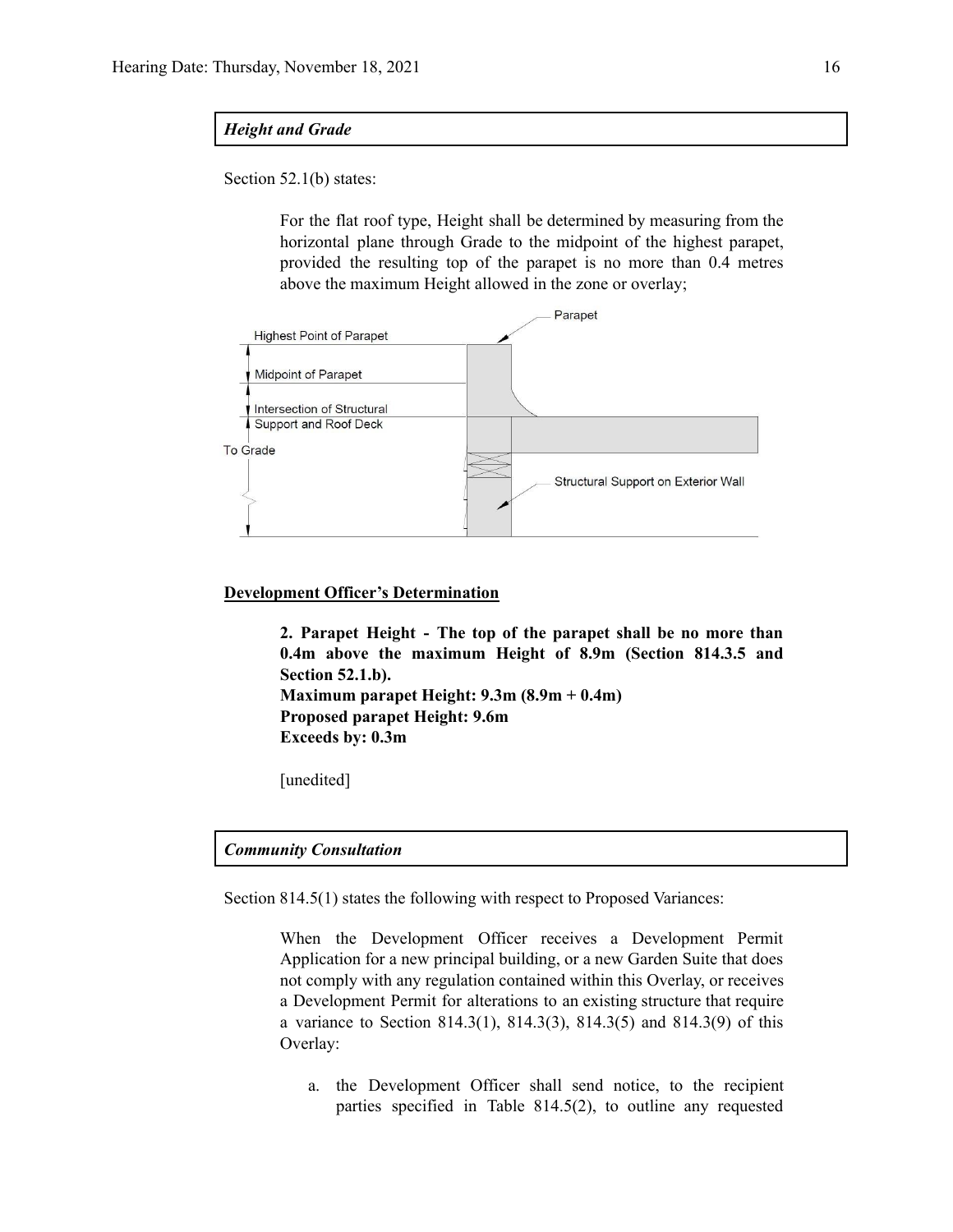variances to the Overlay and solicit comments directly related to the proposed variance;

- b. the Development Officer shall not render a decision on the Development Permit application until 21 days after notice has been sent, unless the Development Officer receives feedback from the specified affected parties in accordance with Table 814.5(2); and
- c. the Development Officer shall consider any comments directly related to the proposed variance when determining whether to approve the Development Permit Application in accordance with Sections 11.3 and 11.4.

Section 814.5(2) states:

| Tier#  | <b>Recipient Parties</b>                                                                                                                                                                                 | <b>Affected Parties</b>                                                                                                                                                                                                            | <b>Regulation of</b><br>this Overlay<br>to be Varied |
|--------|----------------------------------------------------------------------------------------------------------------------------------------------------------------------------------------------------------|------------------------------------------------------------------------------------------------------------------------------------------------------------------------------------------------------------------------------------|------------------------------------------------------|
| Tier 1 | and assessed owners of  <br>land wholly or<br>the<br>partially located within a<br>distance of $60.0$ m of the<br>Site of the proposed<br>development and the<br>President of<br><b>Community League</b> | The municipal address The assessed owners of<br>the land wholly or<br>partially located within a<br>distance of 60.0 m of the<br>Site of the proposed<br>development and<br>the<br>President of<br>each<br>each   Community League | 814.3(5)<br>Height                                   |

#### Notice to Applicant/Appellant

 $\mathcal{L}_\text{max} = \frac{1}{2} \sum_{i=1}^n \mathcal{L}_\text{max} = \frac{1}{2} \sum_{i=1}^n \mathcal{L}_\text{max} = \frac{1}{2} \sum_{i=1}^n \mathcal{L}_\text{max} = \frac{1}{2} \sum_{i=1}^n \mathcal{L}_\text{max} = \frac{1}{2} \sum_{i=1}^n \mathcal{L}_\text{max} = \frac{1}{2} \sum_{i=1}^n \mathcal{L}_\text{max} = \frac{1}{2} \sum_{i=1}^n \mathcal{L}_\text{max} = \frac{1}{2} \sum_{i=$ 

Provincial legislation requires that the Subdivision and Development Appeal Board issue its official decision in writing within fifteen days of the conclusion of the hearing.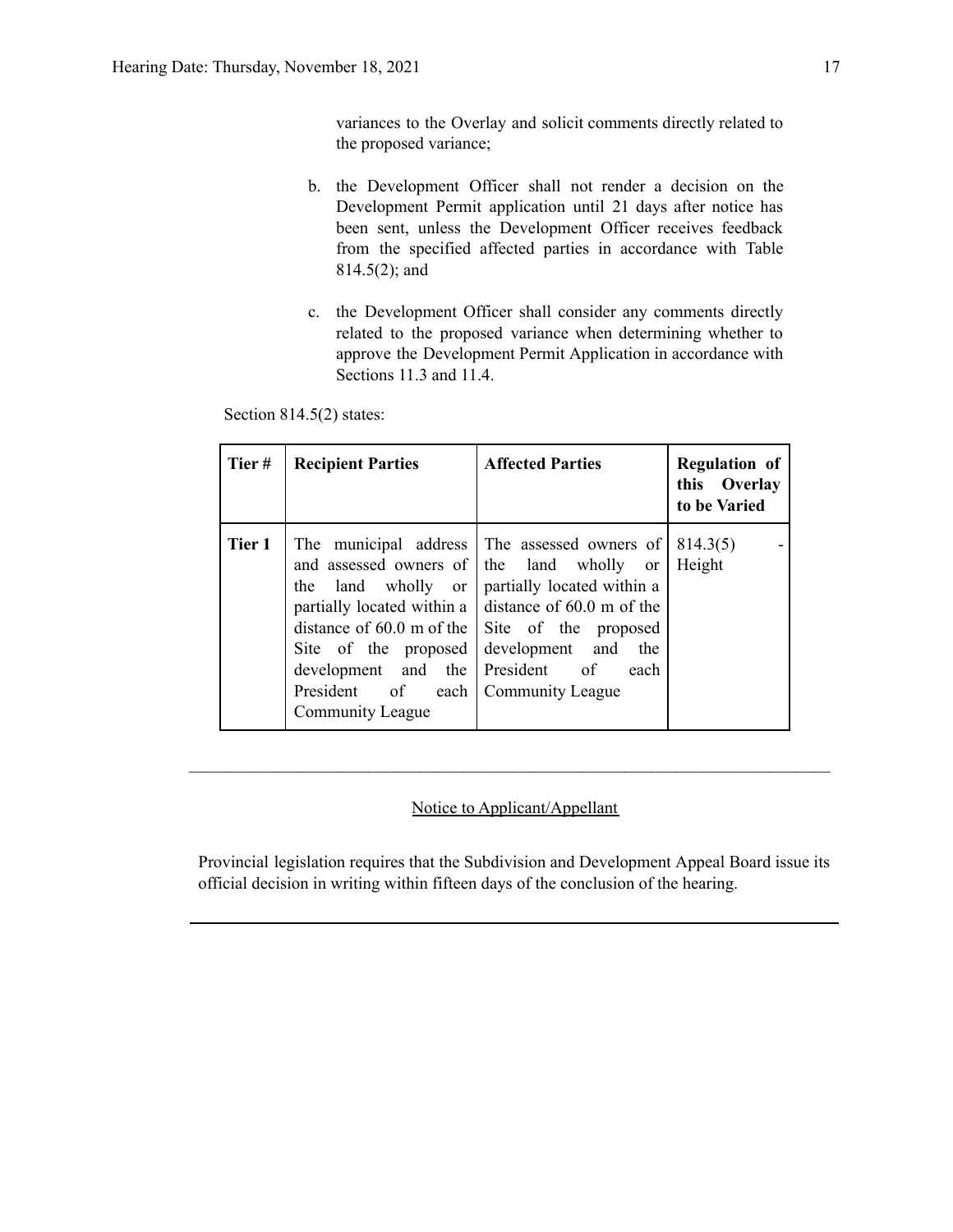| <b>Edmonton</b>                                                                                                                                                                                                                                                                 |                                                                                                                    | <b>Application for</b>      |                               | Project Number: 404309369-002<br><b>Application Date:</b><br>AUG 16, 2021<br>October 22, 2021 at 7:41 AM<br>Printed:<br>1 of 2<br>Page: |  |  |  |
|---------------------------------------------------------------------------------------------------------------------------------------------------------------------------------------------------------------------------------------------------------------------------------|--------------------------------------------------------------------------------------------------------------------|-----------------------------|-------------------------------|-----------------------------------------------------------------------------------------------------------------------------------------|--|--|--|
| <b>Alterations Permit</b>                                                                                                                                                                                                                                                       |                                                                                                                    |                             |                               |                                                                                                                                         |  |  |  |
| This document is a Development Permit Decision for the development application described below.                                                                                                                                                                                 |                                                                                                                    |                             |                               |                                                                                                                                         |  |  |  |
| <b>Applicant</b>                                                                                                                                                                                                                                                                |                                                                                                                    |                             |                               | Property Address(es) and Legal Description(s)                                                                                           |  |  |  |
|                                                                                                                                                                                                                                                                                 |                                                                                                                    |                             | 9503 - 88 AVENUE NW           |                                                                                                                                         |  |  |  |
| Plan 3737AI Blk 3 Lot 1<br>9503C - 88 AVENUE NW                                                                                                                                                                                                                                 |                                                                                                                    |                             |                               |                                                                                                                                         |  |  |  |
|                                                                                                                                                                                                                                                                                 |                                                                                                                    |                             |                               | Condo Common Area (Plan 2121838)                                                                                                        |  |  |  |
|                                                                                                                                                                                                                                                                                 |                                                                                                                    |                             | <b>Location(s)</b> of Work    |                                                                                                                                         |  |  |  |
|                                                                                                                                                                                                                                                                                 |                                                                                                                    |                             | Suite:<br>9503 - 88 AVENUE NW |                                                                                                                                         |  |  |  |
|                                                                                                                                                                                                                                                                                 |                                                                                                                    |                             | Entryway: 9503 - 88 AVENUE NW |                                                                                                                                         |  |  |  |
|                                                                                                                                                                                                                                                                                 |                                                                                                                    |                             | Building: 9503 - 88 AVENUE NW |                                                                                                                                         |  |  |  |
| <b>Scope of Application</b>                                                                                                                                                                                                                                                     | To construct exterior alterations to a Semi-detached House (increase main floor height), existing without permits. |                             |                               |                                                                                                                                         |  |  |  |
| <b>Permit Details</b>                                                                                                                                                                                                                                                           |                                                                                                                    |                             |                               |                                                                                                                                         |  |  |  |
|                                                                                                                                                                                                                                                                                 |                                                                                                                    |                             |                               |                                                                                                                                         |  |  |  |
| Class Of Permit: Class B                                                                                                                                                                                                                                                        |                                                                                                                    |                             | Site Area (sq. m.): 479.78    |                                                                                                                                         |  |  |  |
| Overlay                                                                                                                                                                                                                                                                         | Stat. Plan Overlay/Annex Area: Mature Neighbourhood                                                                |                             |                               |                                                                                                                                         |  |  |  |
| <b>Development Application Decision</b><br>Refused<br>Issue Date: Oct 21, 2021 Development Authority: FLYNN, CATHAL                                                                                                                                                             |                                                                                                                    |                             |                               |                                                                                                                                         |  |  |  |
| <b>Reason for Refusal</b><br>1. Midpoint Height - The house shall not exceed a Height of 8.9m (Section 814.3.5).<br>Maximum: 8.9m<br>Proposed: 9.5m<br>Exceeds by: 0.6m                                                                                                         |                                                                                                                    |                             |                               |                                                                                                                                         |  |  |  |
| 2. Parapet Height - The top of the parapet shall be no more than 0.4m above the maximum Height of 8.9m (Section 814.3.5 and<br>Section 52.1.b).<br>Maximum parapet Height: 9.3m (8.9m + 0.4m)<br>Proposed parapet Height: 9.6m<br>Exceeds by: 0.3m                              |                                                                                                                    |                             |                               |                                                                                                                                         |  |  |  |
| <b>Rights of Appeal</b><br>The Applicant has the right of appeal to the Subdivision and Development Appeal Board (SDAB) within 21 days after the date on<br>which the decision is made as outlined in Chapter M-26,<br>Section 683 through 689 of the Municipal Government Act. |                                                                                                                    |                             |                               |                                                                                                                                         |  |  |  |
| <b>Building Permit Decision</b>                                                                                                                                                                                                                                                 |                                                                                                                    |                             |                               |                                                                                                                                         |  |  |  |
| No decision has yet been made.                                                                                                                                                                                                                                                  |                                                                                                                    |                             |                               |                                                                                                                                         |  |  |  |
| Fees                                                                                                                                                                                                                                                                            |                                                                                                                    |                             |                               |                                                                                                                                         |  |  |  |
|                                                                                                                                                                                                                                                                                 | <b>Fee Amount</b>                                                                                                  | <b>Amount Paid</b>          | Receipt #                     | <b>Date Paid</b>                                                                                                                        |  |  |  |
| Safety Codes Fee                                                                                                                                                                                                                                                                | \$4.50                                                                                                             | \$4.50                      | 13839609140J001               | Aug 16, 2021                                                                                                                            |  |  |  |
| <b>Building Permit Fee (Construction</b><br>Value)                                                                                                                                                                                                                              | \$112.00                                                                                                           | \$112.00                    | 13839609140J001               | Aug 16, 2021                                                                                                                            |  |  |  |
|                                                                                                                                                                                                                                                                                 |                                                                                                                    | <b>THIS IS NOT A PERMIT</b> |                               |                                                                                                                                         |  |  |  |
|                                                                                                                                                                                                                                                                                 |                                                                                                                    |                             |                               |                                                                                                                                         |  |  |  |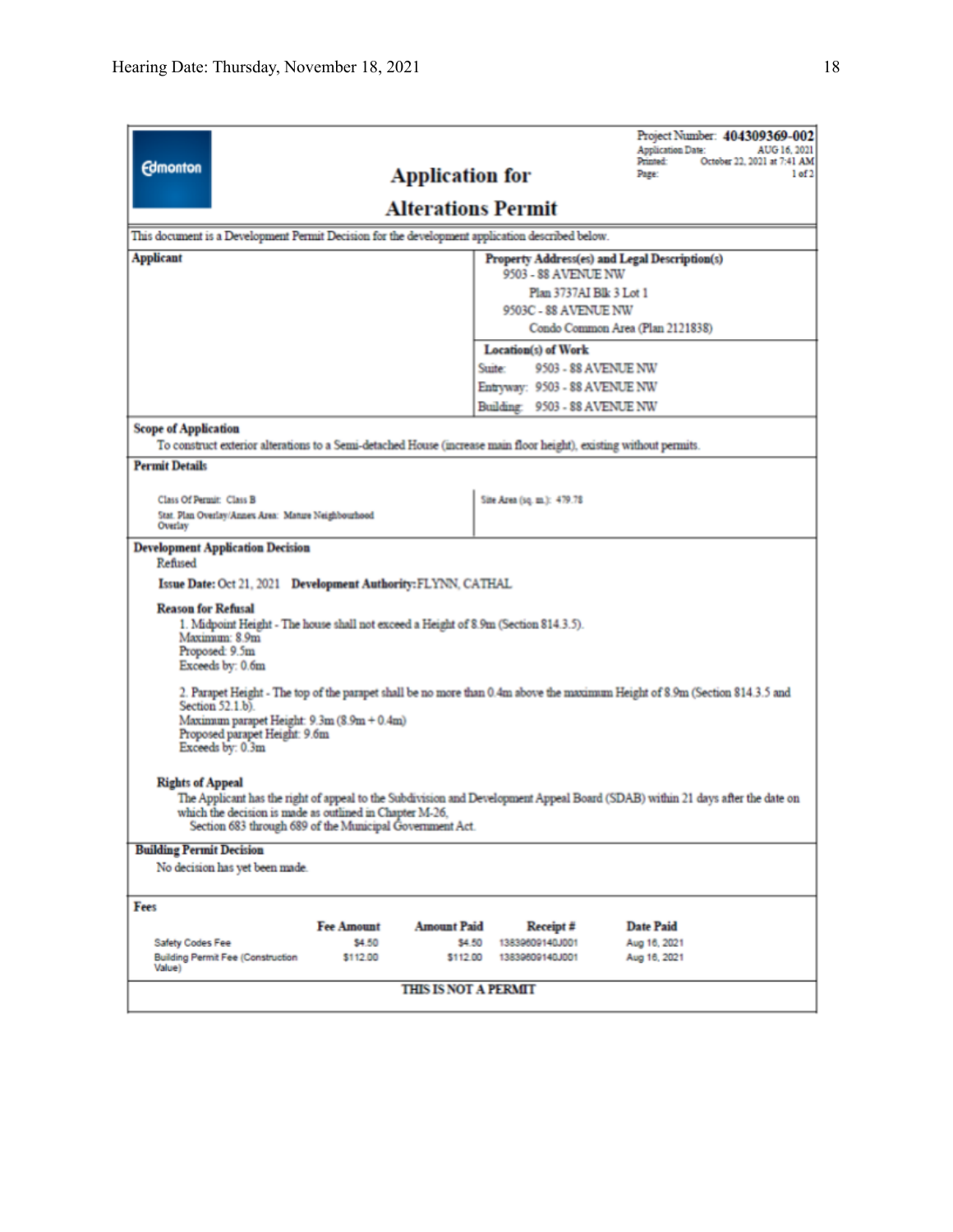| <b>Edmonton</b><br><b>Application for</b><br><b>Alterations Permit</b> |                   |                      |                 | <b>Application Date:</b><br>Printed:<br>Page: | Project Number: 404309369-002<br>AUG 16, 2021<br>October 22, 2021 at 7:41 AM<br>2 of 2 |
|------------------------------------------------------------------------|-------------------|----------------------|-----------------|-----------------------------------------------|----------------------------------------------------------------------------------------|
| Fees                                                                   |                   |                      |                 |                                               |                                                                                        |
|                                                                        | <b>Fee Amount</b> | <b>Amount Paid</b>   | Receipt#        | <b>Date Paid</b>                              |                                                                                        |
| <b>Development Application Fee</b>                                     | \$176.00          | \$176.00             | 13839609140J001 | Aug 16, 2021                                  |                                                                                        |
| <b>Total GST Amount:</b>                                               | \$0.00            |                      |                 |                                               |                                                                                        |
| <b>Totals for Permit:</b>                                              | \$292.50          | \$292.50             |                 |                                               |                                                                                        |
|                                                                        |                   |                      |                 |                                               |                                                                                        |
|                                                                        |                   | THIS IS NOT A PERMIT |                 |                                               |                                                                                        |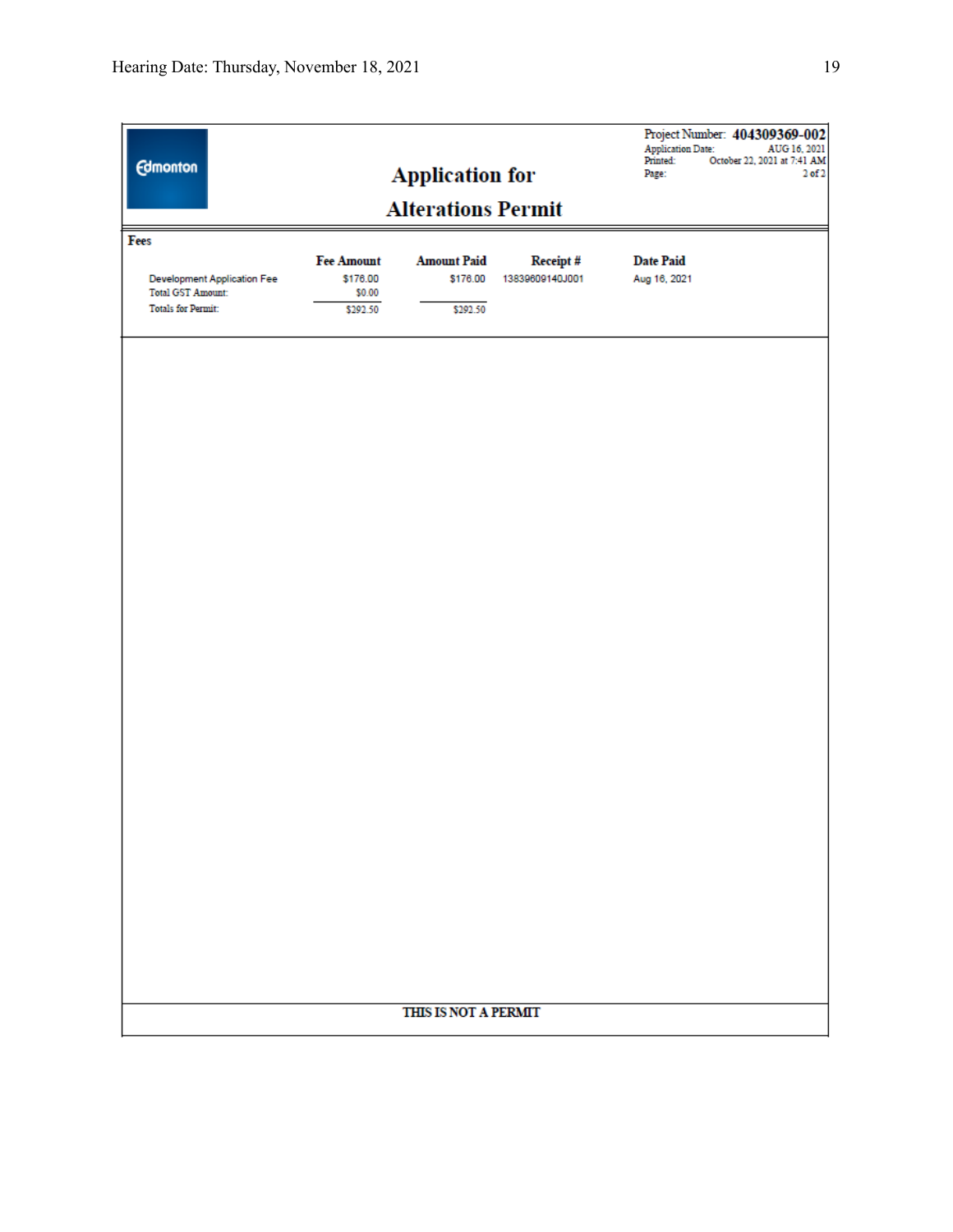

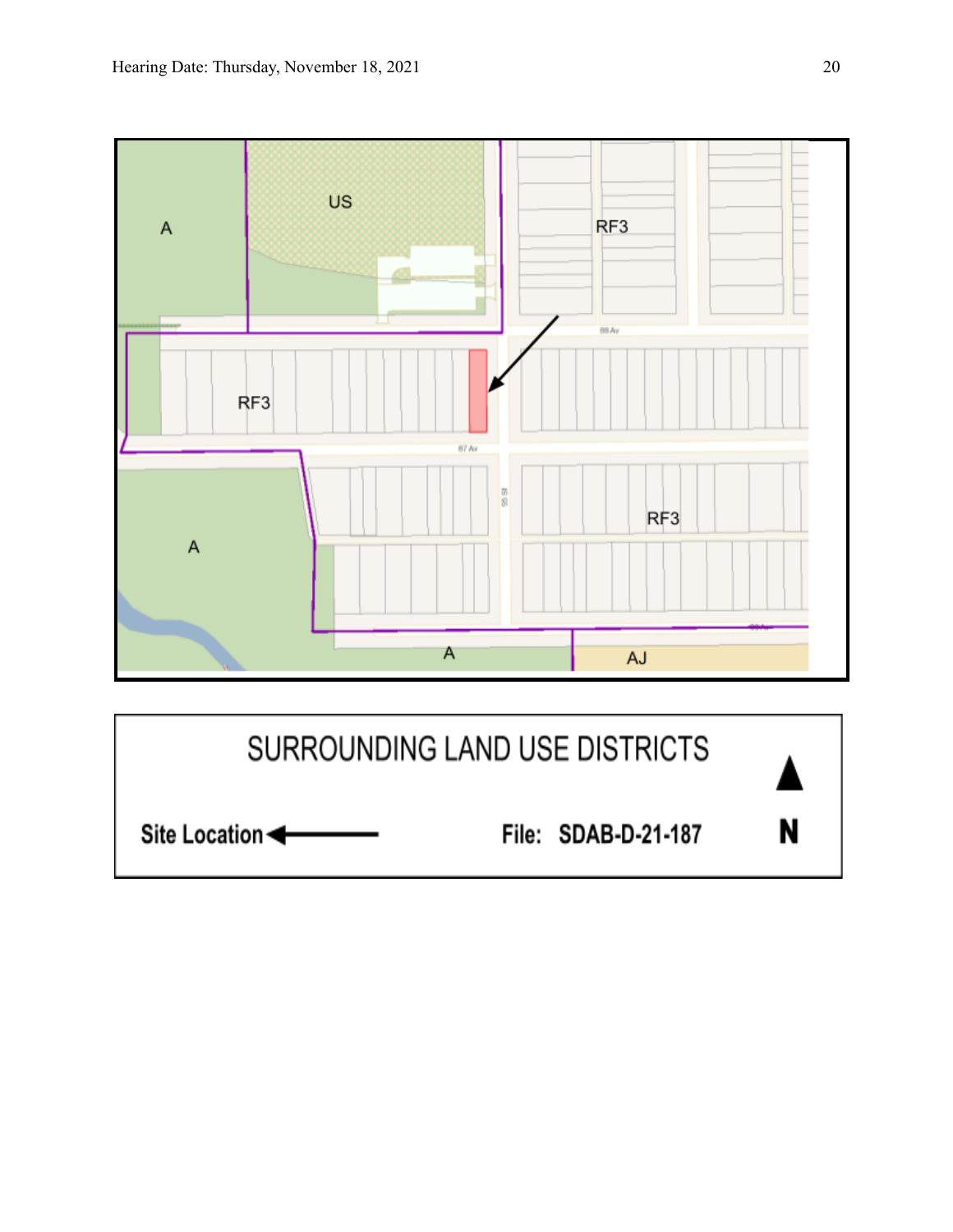|                                                  | AN APPEAL FROM THE DECISION OF THE DEVELOPMENT OFFICER                                        |
|--------------------------------------------------|-----------------------------------------------------------------------------------------------|
| <b>APPELLANT:</b>                                |                                                                                               |
| <b>APPLICATION NO.:</b>                          | 402420204-002                                                                                 |
| <b>APPLICATION TO:</b>                           | Construct a 4 Dwelling Multi-unit Housing building with<br>4 Secondary Suites in the Basement |
| <b>DECISION OF THE</b><br>DEVELOPMENT AUTHORITY: | Refused                                                                                       |
| <b>DECISION DATE:</b>                            | October 25, 2021                                                                              |
| <b>DATE OF APPEAL:</b>                           | October 26, 2021                                                                              |
| MUNICIPAL DESCRIPTION<br>OF SUBJECT PROPERTY:    | 9345 - 151 Street NW                                                                          |
| <b>LEGAL DESCRIPTION:</b>                        | Plan 1834KS Blk 52 Lot 1                                                                      |
| ZONE:                                            | (RF3) Small Scale Infill Development Zone                                                     |
| <b>OVERLAY:</b>                                  | Mature Neighbourhood Overlay                                                                  |
| <b>STATUTORY PLAN:</b>                           | N/A                                                                                           |
|                                                  |                                                                                               |

#### *Grounds for Appeal*

The Appellant provided the following reasons for appealing the decision of the Development Authority:

> The proposed development i) conforms with the uses prescribed in the applicable zone and ii) will not interfere with the amenities, use, enjoyment or value of neighbouring parcels of land, in accordance with Section 687(3) of the Municipal Government Act.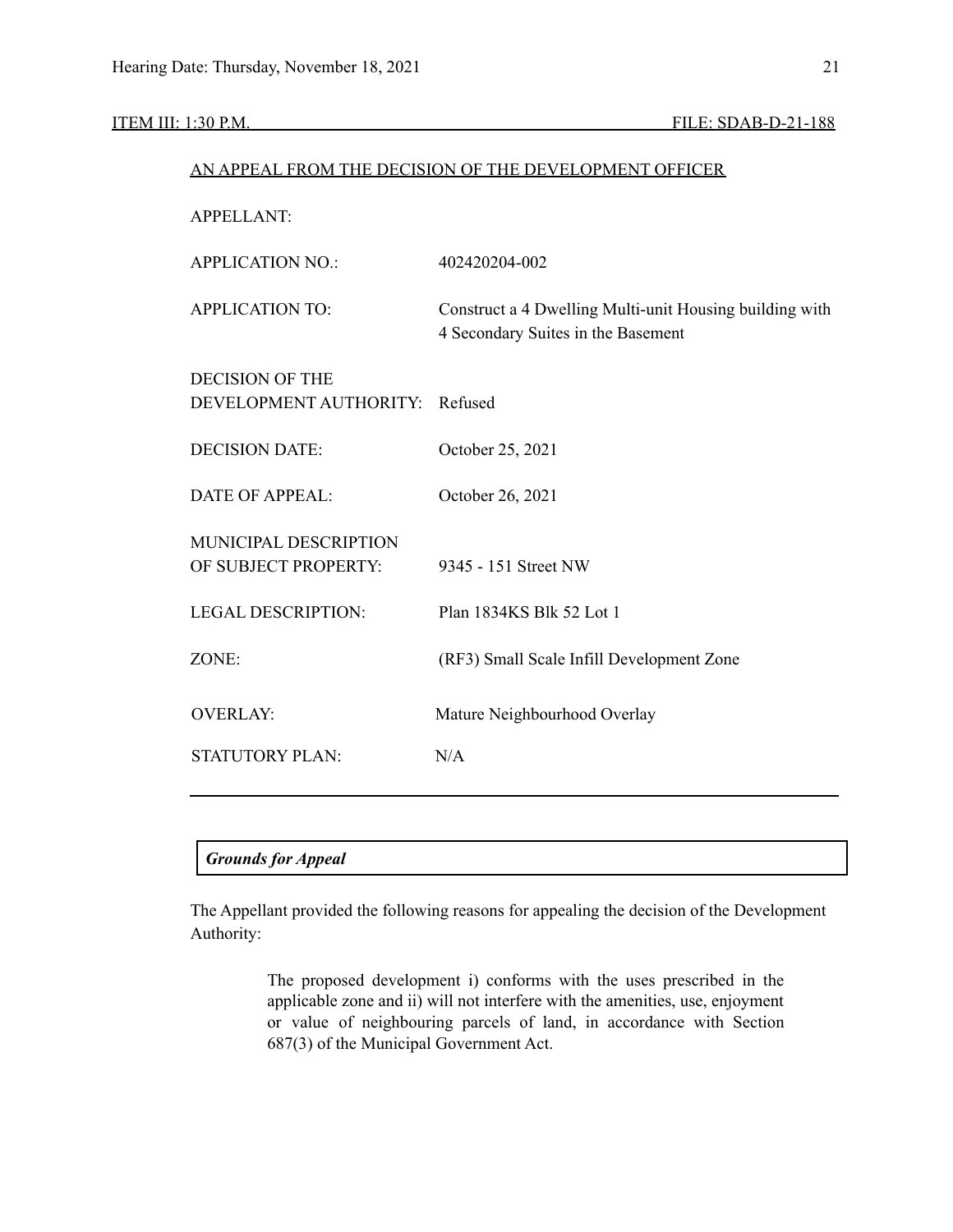#### *General Matters*

#### **Appeal Information:**

The *Municipal Government Act*, RSA 2000, c M-26 states the following:

#### **Grounds for Appeal**

**685(1)** If a development authority

- (a) fails or refuses to issue a development permit to a person,
- (b) issues a development permit subject to conditions, or
- (c) issues an order under section 645,

the person applying for the permit or affected by the order under section 645 may appeal to the subdivision and development appeal board.

...

**(2)** In addition to an applicant under subsection (1), any person affected by an order, decision or development permit made or issued by a development authority may appeal the decision in accordance with subsection  $(2.1)$ .

#### **Appeals**

**686(1)** A development appeal to a subdivision and development appeal board is commenced by filing a notice of the appeal, containing reasons, with the board,

- (a) in the case of an appeal made by a person referred to in section 685(1)
	- (i) with respect to an application for a development permit,
		- (A) within 21 days after the date on which the written decision is given under section 642, or
		- (B) if no decision is made with respect to the application within the 40-day period, or within any extension of that period under section 684, within 21 days after the date the period or extension expires,

or

(ii) with respect to an order under section 645, within 21 days after the date on which the order is made, or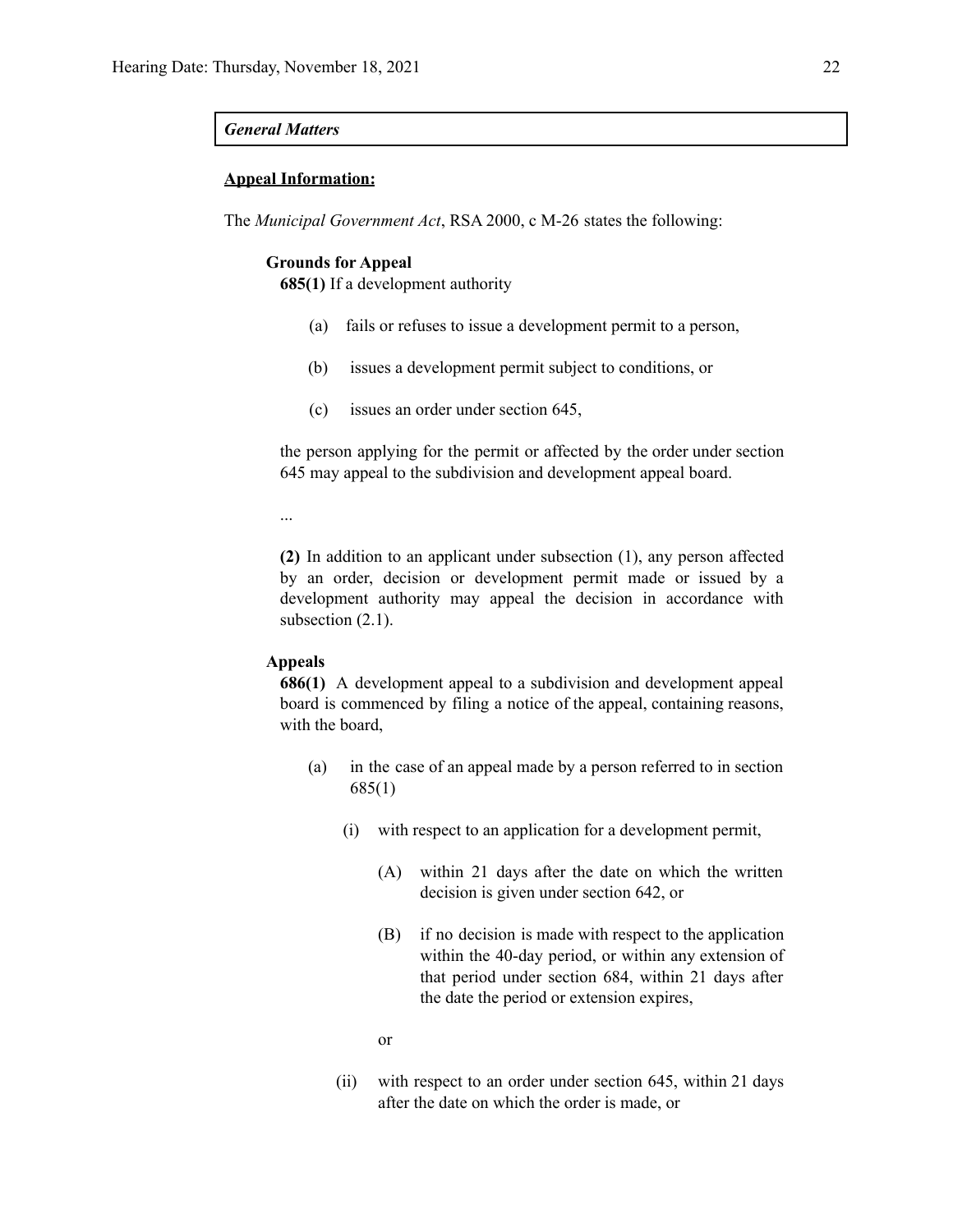(b) in the case of an appeal made by a person referred to in section 685(2), within 21 days after the date on which the notice of the issuance of the permit was given in accordance with the land use bylaw.

#### **Hearing and Decision**

**687(3)** In determining an appeal, the board hearing the appeal referred to in subsection (1)

…

- (a.1) must comply with the land use policies;
- (a.2) subject to section 638, must comply with any applicable statutory plans;
- (a.3) subject to clause (a.4) and (d), must comply with any land use bylaw in effect;
- (a.4) must comply with the applicable requirements of the regulations under the *Gaming, Liquor and Cannabis Act* respecting the location of premises described in a cannabis licence and distances between those premises and other premises;
	- …
	- (c) may confirm, revoke or vary the order, decision or development permit or any condition attached to any of them or make or substitute an order, decision or permit of its own;
	- (d) may make an order or decision or issue or confirm the issue of a development permit even though the proposed development does not comply with the land use bylaw if, in its opinion,
		- (i) the proposed development would not
			- (A) unduly interfere with the amenities of the neighbourhood, or
			- (B) materially interfere with or affect the use, enjoyment or value of neighbouring parcels of land,

and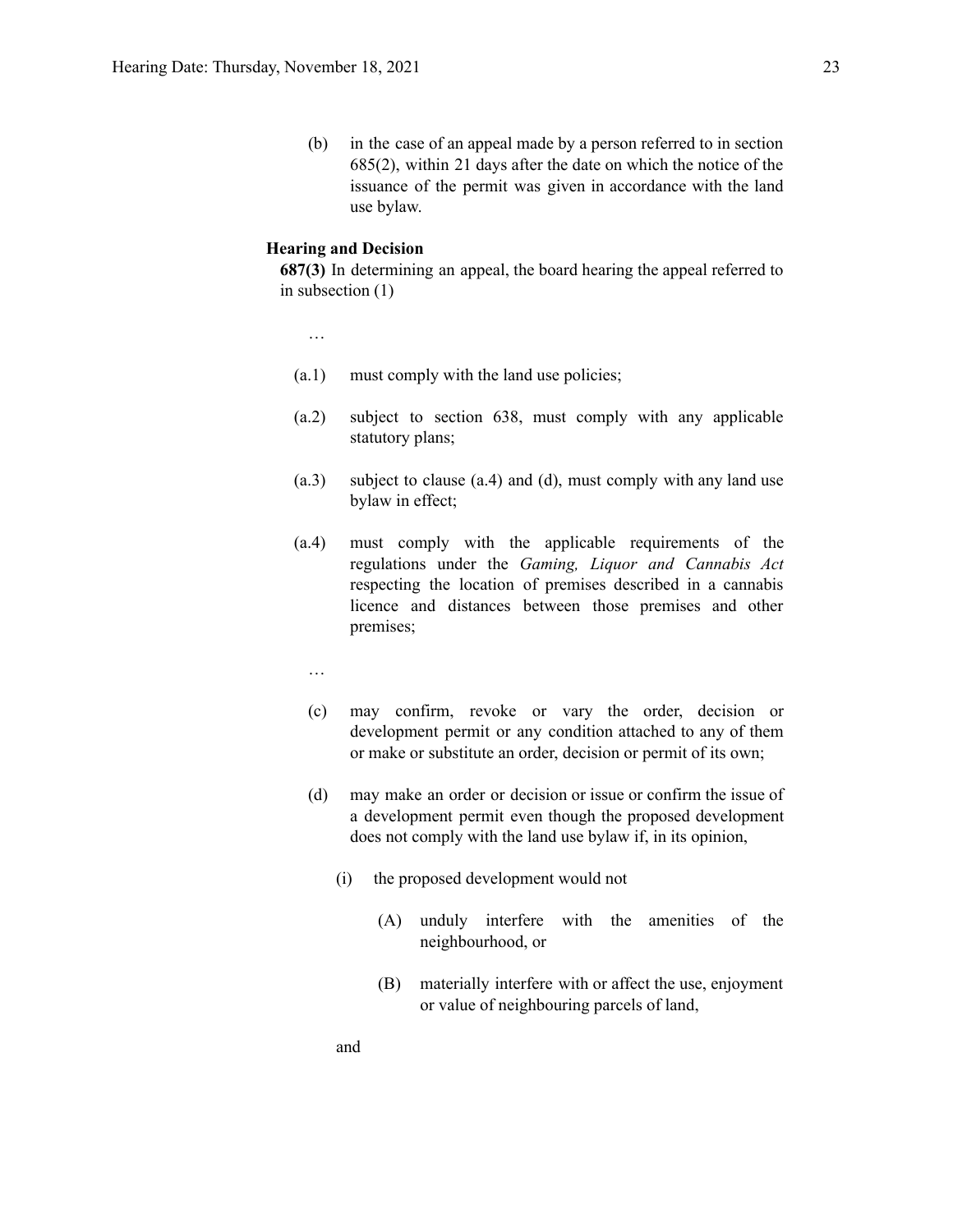(ii) the proposed development conforms with the use prescribed for that land or building in the land use bylaw.

#### **General Provisions from the** *Edmonton Zoning Bylaw:*

Under section 140.2(5), **Multi-unit Housing** is a **Permitted Use** in the **(RF3) Small Scale Infill Development Zone**.

Under section 140.2(6), **Secondary Suite** is a **Permitted Use i**n the **(RF3) Small Scale Infill Development Zone**.

Under section 7.2(4), **Multi-unit Housing** means development:

that consists of:

a. three or more principal Dwellings arranged in any configuration and in any number of buildings;

or

b. any number of Dwellings developed in conjunction with a Commercial Use where allowed in the Zone.

Under section 7.2(6), **Secondary Suite** means:

development consisting of a Dwelling located within, and Accessory to, a structure in which the principal Dwelling is in a building that is in the form of Single Detached Housing, Semi-detached Housing, Duplex Housing, or Multi-unit Housing that is built in the form of Row Housing. A Secondary Suite has cooking facilities, food preparation, sleeping and sanitary facilities which are physically separate from those of the principal Dwelling within the structure. A Secondary Suite also has an entrance separate from the entrance to the principal Dwelling, either from a common indoor landing or directly from outside the structure. This Use Class includes the Development or Conversion of Basement space or space above ground level to a separate Dwelling, or the addition of new floor space for a Secondary Suite to an existing Dwelling. A Secondary Suite shall not be subject to separation from the principal Dwelling through a condominium conversion or subdivision. This Use Class does not include Garden Suites, Lodging Houses, or Blatchford Lane Suites.

Section 140.1 states that the **General Purpose** of the **(RF3) Small Scale Infill Development Zone** is "to provide for a mix of small scale housing."

Section 814.1 states that the **General Purpose** of the **Mature Neighbourhood Overlay** is: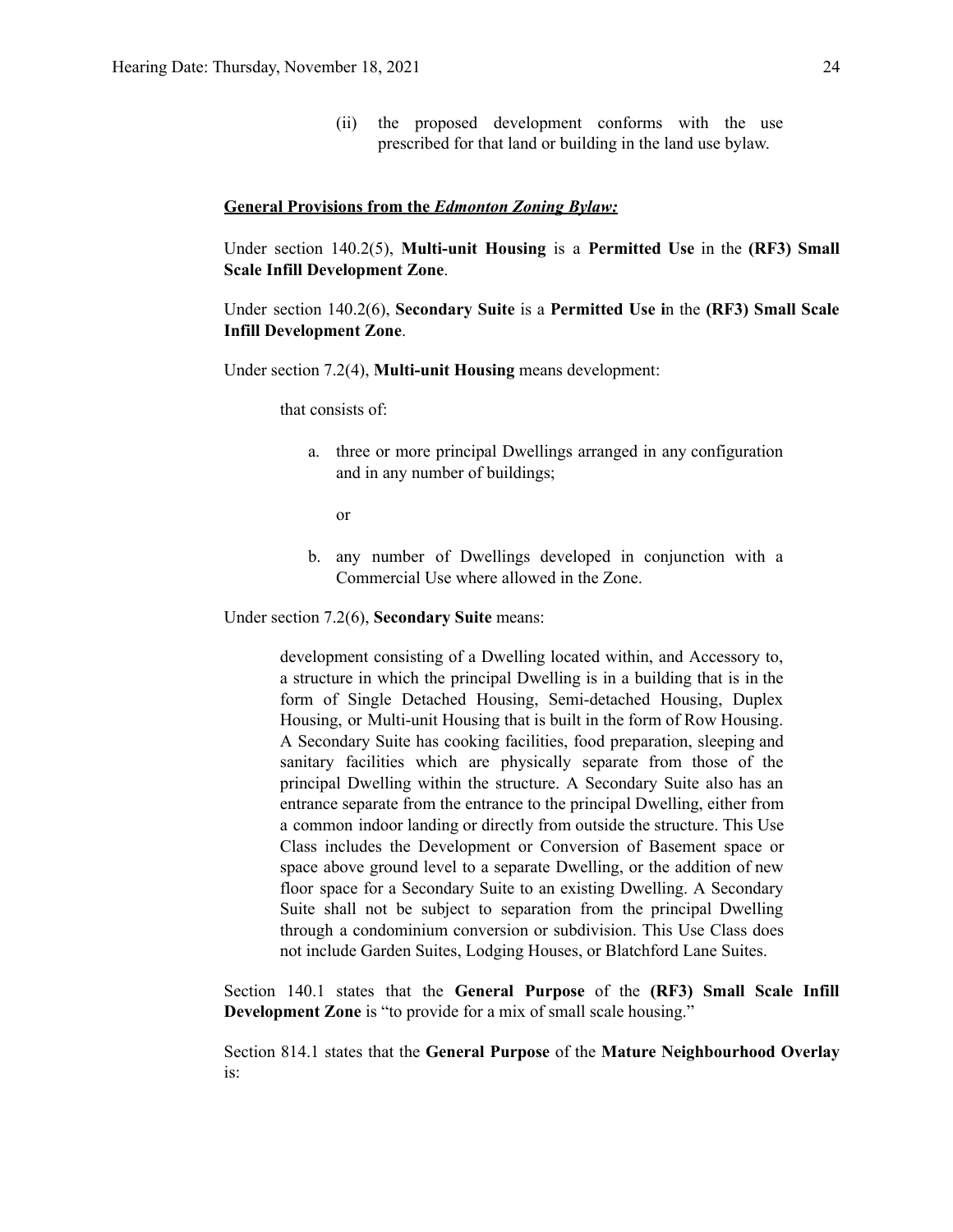to regulate residential development in Edmonton's mature residential neighbourhoods, while responding to the context of surrounding development, maintaining the pedestrian-oriented design of the streetscape, and to provide an opportunity for consultation by gathering input from affected parties on the impact of a proposed variance to the Overlay regulations.

#### *Rear Setback*

Section 814.3(4) states "The minimum Rear Setback shall be 40% of Site Depth, [...]"

Under section 6.1, **Rear Setback** means:

the distance that a development or a specified portion of it, must be set back from a Rear Lot Line. A Rear Setback is not a Rear Yard, Amenity Space or Separation Space.



#### **Development Officer's Determination**

**1. Reduced Rear Setback - The distance from the Row House to the rear property line is 16.8 m (37.3% of site depth) instead of 18.0m (40% of site depth). (Section 814.3.4)**

[unedited]

#### *Community Consultation*

Section 814.5(1) states the following with respect to Proposed Variances: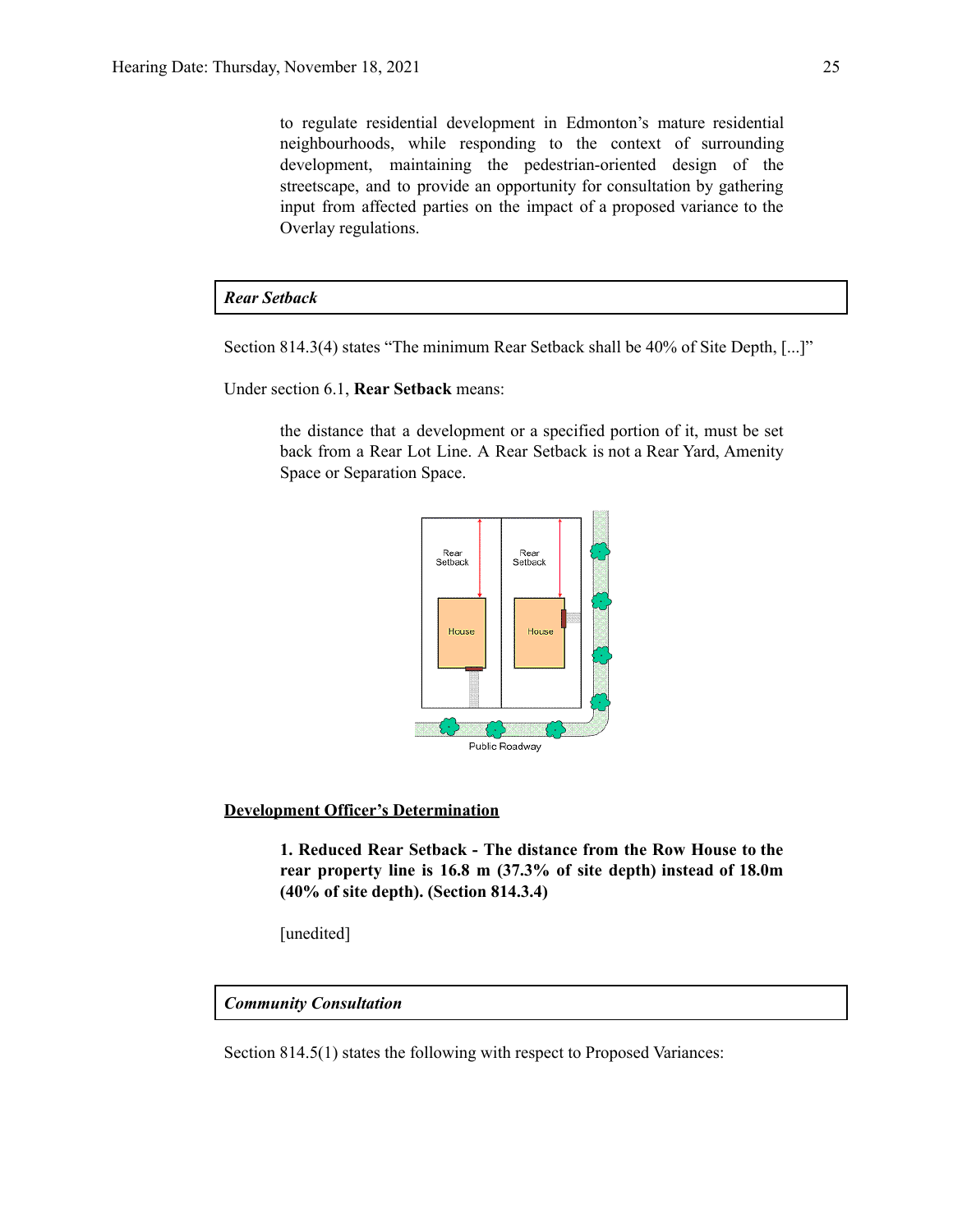When the Development Officer receives a Development Permit Application for a new principal building, or a new Garden Suite that does not comply with any regulation contained within this Overlay, or receives a Development Permit for alterations to an existing structure that require a variance to Section 814.3(1), 814.3(3), 814.3(5) and 814.3(9) of this Overlay:

- a. the Development Officer shall send notice, to the recipient parties specified in Table 814.5(2), to outline any requested variances to the Overlay and solicit comments directly related to the proposed variance;
- b. the Development Officer shall not render a decision on the Development Permit application until 21 days after notice has been sent, unless the Development Officer receives feedback from the specified affected parties in accordance with Table 814.5(2); and
- c. the Development Officer shall consider any comments directly related to the proposed variance when determining whether to approve the Development Permit Application in accordance with Sections 11.3 and 11.4.

Section 814.5(2) states:

| Tier#  | <b>Recipient Parties</b>                                                                                         | <b>Affected Parties</b>                                                                                                                                                                                                                    | <b>Regulation of</b><br>this Overlay<br>to be Varied |
|--------|------------------------------------------------------------------------------------------------------------------|--------------------------------------------------------------------------------------------------------------------------------------------------------------------------------------------------------------------------------------------|------------------------------------------------------|
| Tier 2 | the land Abutting the<br>Site of the proposed<br>development and the<br>President of<br>each<br>Community League | The municipal address The assessed owners of<br>and assessed owners of the land Abutting the Site<br>and directly adjacent<br>Site, directly adjacent across a Lane from the<br>across a Lane from the Site of the proposed<br>development | $814.3(4)$ - Rear<br>Setback                         |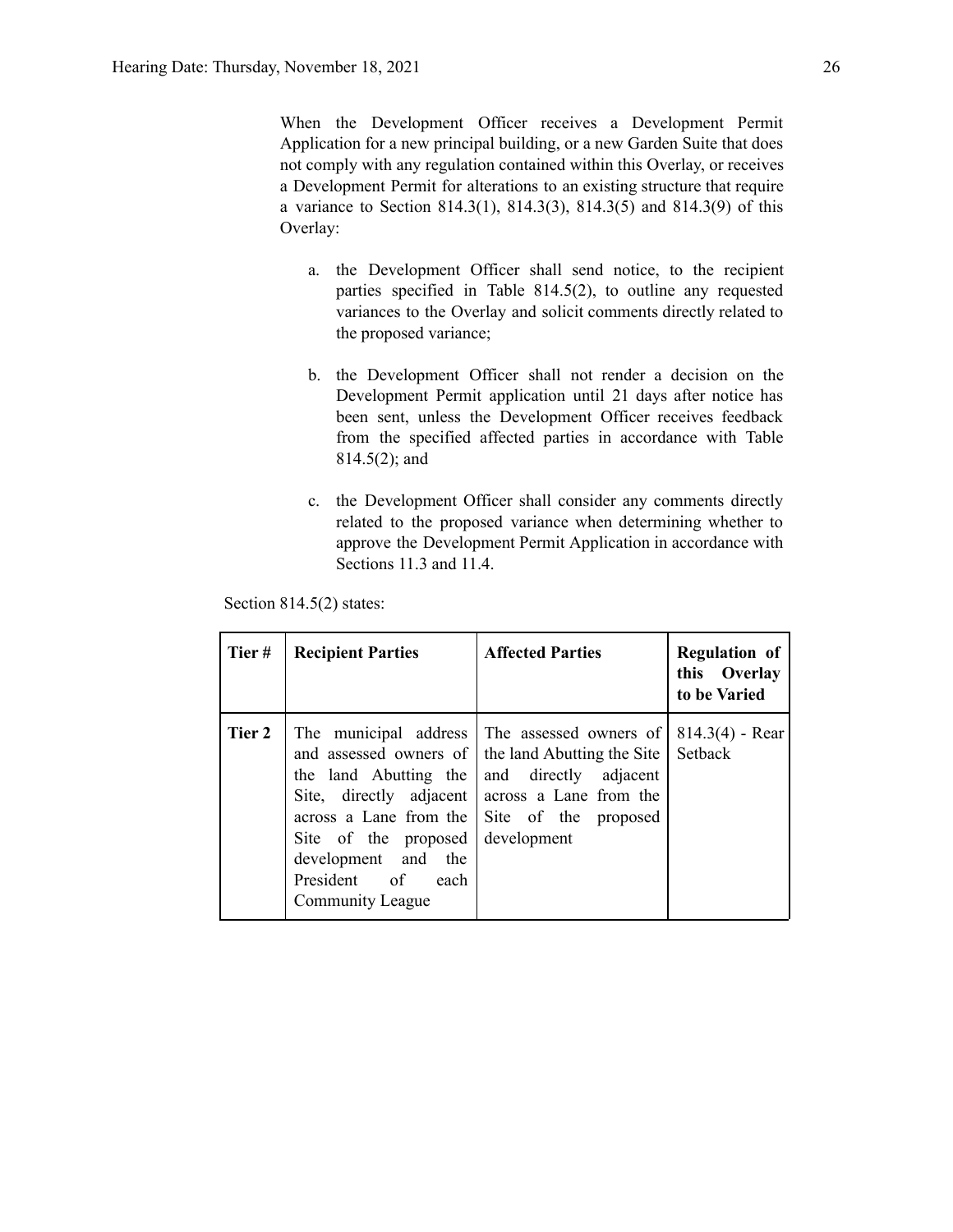## Notice to Applicant/Appellant

 $\mathcal{L}_\mathcal{L} = \{ \mathcal{L}_\mathcal{L} = \{ \mathcal{L}_\mathcal{L} = \{ \mathcal{L}_\mathcal{L} = \{ \mathcal{L}_\mathcal{L} = \{ \mathcal{L}_\mathcal{L} = \{ \mathcal{L}_\mathcal{L} = \{ \mathcal{L}_\mathcal{L} = \{ \mathcal{L}_\mathcal{L} = \{ \mathcal{L}_\mathcal{L} = \{ \mathcal{L}_\mathcal{L} = \{ \mathcal{L}_\mathcal{L} = \{ \mathcal{L}_\mathcal{L} = \{ \mathcal{L}_\mathcal{L} = \{ \mathcal{L}_\mathcal{$ 

Provincial legislation requires that the Subdivision and Development Appeal Board issue its official decision in writing within fifteen days of the conclusion of the hearing.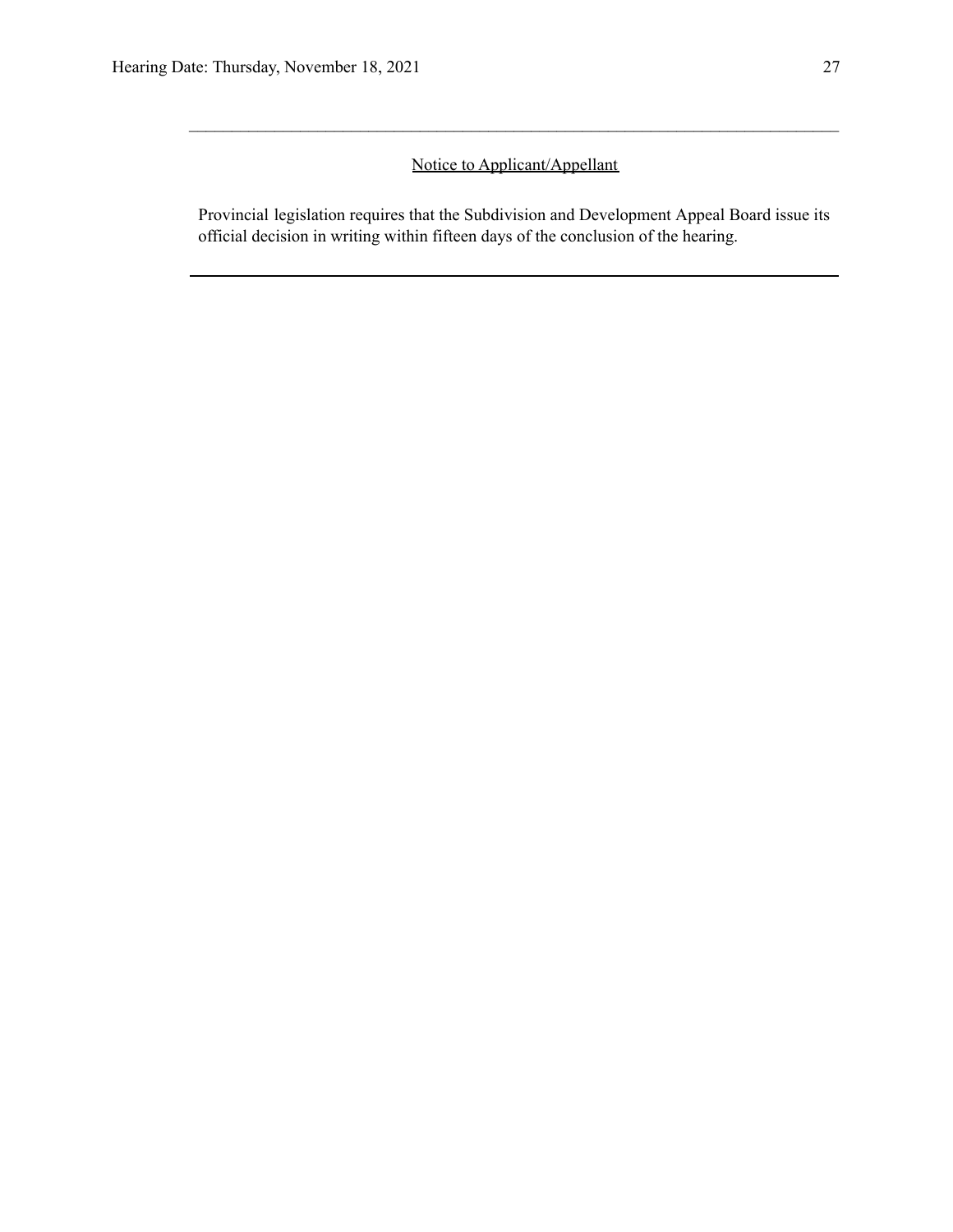| <b>Edmonton</b>                                                                                                                                        | Project Number: 402420204-002<br>Application Date:<br>JUL 14, 2021<br>October 25, 2021 at 3:58 PM<br>Printed:<br><b>Application for</b><br>1 of 2<br>Page: |  |  |  |  |  |
|--------------------------------------------------------------------------------------------------------------------------------------------------------|------------------------------------------------------------------------------------------------------------------------------------------------------------|--|--|--|--|--|
| Minor Development Permit                                                                                                                               |                                                                                                                                                            |  |  |  |  |  |
| This document is a Development Permit Decision for the development application described below.                                                        |                                                                                                                                                            |  |  |  |  |  |
| <b>Applicant</b><br>Property Address(es) and Legal Description(s)                                                                                      |                                                                                                                                                            |  |  |  |  |  |
|                                                                                                                                                        | 9345 - 151 STREET NW<br>Plan 1834KS Blk 52 Lot 1                                                                                                           |  |  |  |  |  |
|                                                                                                                                                        | Specific Address(es)                                                                                                                                       |  |  |  |  |  |
|                                                                                                                                                        | Suite:<br>15041 - 94 AVENUE NW                                                                                                                             |  |  |  |  |  |
|                                                                                                                                                        | Suite:<br>15043 - 94 AVENUE NW                                                                                                                             |  |  |  |  |  |
|                                                                                                                                                        | Suite:<br>15045 - 94 AVENUE NW                                                                                                                             |  |  |  |  |  |
|                                                                                                                                                        | Suite:<br>9345 - 151 STREET NW                                                                                                                             |  |  |  |  |  |
|                                                                                                                                                        | Suite:<br>BSMT, 15041 - 94 AVENUE NW                                                                                                                       |  |  |  |  |  |
|                                                                                                                                                        | Suite:<br>BSMT, 15043 - 94 AVENUE NW                                                                                                                       |  |  |  |  |  |
|                                                                                                                                                        | Suite:<br>BSMT, 15045 - 94 AVENUE NW                                                                                                                       |  |  |  |  |  |
|                                                                                                                                                        | Suite:<br>BSMT, 9345 - 151 STREET NW                                                                                                                       |  |  |  |  |  |
|                                                                                                                                                        | Entryway: 15041 - 94 AVENUE NW                                                                                                                             |  |  |  |  |  |
|                                                                                                                                                        | Entryway: 15043 - 94 AVENUE NW                                                                                                                             |  |  |  |  |  |
|                                                                                                                                                        | Entryway: 15045 - 94 AVENUE NW                                                                                                                             |  |  |  |  |  |
|                                                                                                                                                        | Entryway: 9345 - 151 STREET NW                                                                                                                             |  |  |  |  |  |
|                                                                                                                                                        | Building: 9345 - 151 STREET NW                                                                                                                             |  |  |  |  |  |
| <b>Scope of Application</b><br>To construct a 4 Dwelling Multi-unit Housing building with 4 Secondary Suites in the Basement.<br><b>Permit Details</b> |                                                                                                                                                            |  |  |  |  |  |
| # of Dwelling Units Add/Remove: 7                                                                                                                      | # of Primary Dwelling Units To Construct: 4                                                                                                                |  |  |  |  |  |
| # of Secondary Suite Dwelling Units To Construct: 4                                                                                                    | Class of Permit: Class B                                                                                                                                   |  |  |  |  |  |
| Client File Reference Number:                                                                                                                          | Lot Grading Needed?: Y                                                                                                                                     |  |  |  |  |  |
| Minor Dev. Application Fee: Row House up to 4<br>dwellings                                                                                             | New Sewer Service Required: Y                                                                                                                              |  |  |  |  |  |
| Secondary Suite Included ?: N                                                                                                                          | Stat. Plan Overlay/Annex Area:                                                                                                                             |  |  |  |  |  |
| <b>Development Application Decision</b><br>Refused                                                                                                     |                                                                                                                                                            |  |  |  |  |  |
| Issue Date: Oct 25, 2021 Development Authority: BAUER, KERRY                                                                                           |                                                                                                                                                            |  |  |  |  |  |
| <b>Reason for Refusal</b><br>18.0m (40% of site depth). (Section 814.3.4)                                                                              | 1. Reduced Rear Setback - The distance from the Row House to the rear property line is 16.8 m (37.3% of site depth) instead of                             |  |  |  |  |  |
| <b>Rights of Appeal</b><br>which the decision is made as outlined in Chapter M-26.<br>Section 683 through 689 of the Municipal Government Act.         | The Applicant has the right of appeal to the Subdivision and Development Appeal Board (SDAB) within 21 days after the date on                              |  |  |  |  |  |
| Fees                                                                                                                                                   |                                                                                                                                                            |  |  |  |  |  |
|                                                                                                                                                        |                                                                                                                                                            |  |  |  |  |  |
| <b>THIS IS NOT A PERMIT</b>                                                                                                                            |                                                                                                                                                            |  |  |  |  |  |
|                                                                                                                                                        |                                                                                                                                                            |  |  |  |  |  |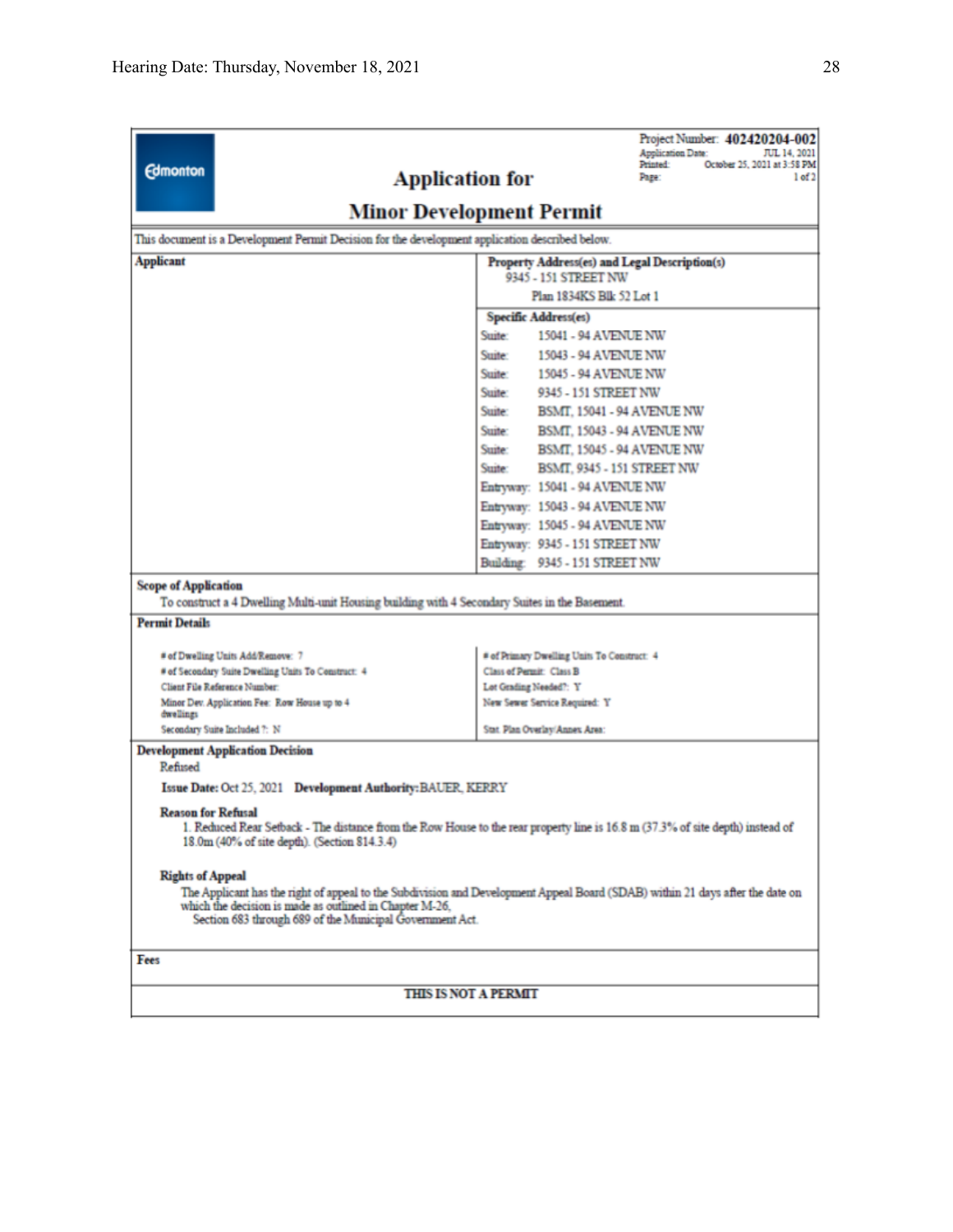| <b>Edmonton</b>                                       | <b>Application for</b><br><b>Minor Development Permit</b> |                                |                             | Project Number: 402420204-002<br><b>Application Date:</b><br>Printed:<br>October 25, 2021 at 3:58 PM<br>Page: | JUL 14, 2021<br>2 <sub>0</sub> f2 |  |
|-------------------------------------------------------|-----------------------------------------------------------|--------------------------------|-----------------------------|---------------------------------------------------------------------------------------------------------------|-----------------------------------|--|
|                                                       |                                                           |                                |                             |                                                                                                               |                                   |  |
| Fees                                                  |                                                           |                                |                             |                                                                                                               |                                   |  |
| Lot Grading Fee                                       | <b>Fee Amount</b><br>\$480.00                             | <b>Amount Paid</b><br>\$480.00 | Receipt#<br>12634205193G001 | <b>Date Paid</b><br>Jul 16, 2021                                                                              |                                   |  |
| Development Permit Inspection Fee                     | \$528.00                                                  | \$528.00                       | 12634205193G001             | Jul 16, 2021                                                                                                  |                                   |  |
| Sanitary Sewer Trunk Fund                             | \$3,238.00                                                | \$3,238.00                     | 071520210806000             | Aug 06, 2021                                                                                                  |                                   |  |
| Dev. Application Fee                                  | \$864.00                                                  | \$864.00                       | 12634205193G001             | Jul 16, 2021                                                                                                  |                                   |  |
| Sanitary Sewer Trunk Fund<br>(Secondary/Garden Suite) | \$3,092.00                                                | \$3,092.00                     | 071520210806000             | Aug 06, 2021                                                                                                  |                                   |  |
| <b>Total GST Amount:</b>                              | \$0.00                                                    |                                |                             |                                                                                                               |                                   |  |
| <b>Totals for Permit:</b>                             | \$8,202.00                                                | \$8,202.00                     |                             |                                                                                                               |                                   |  |
|                                                       |                                                           |                                |                             |                                                                                                               |                                   |  |
|                                                       |                                                           | THIS IS NOT A PERMIT           |                             |                                                                                                               |                                   |  |
|                                                       |                                                           |                                |                             |                                                                                                               |                                   |  |
|                                                       |                                                           |                                |                             |                                                                                                               |                                   |  |